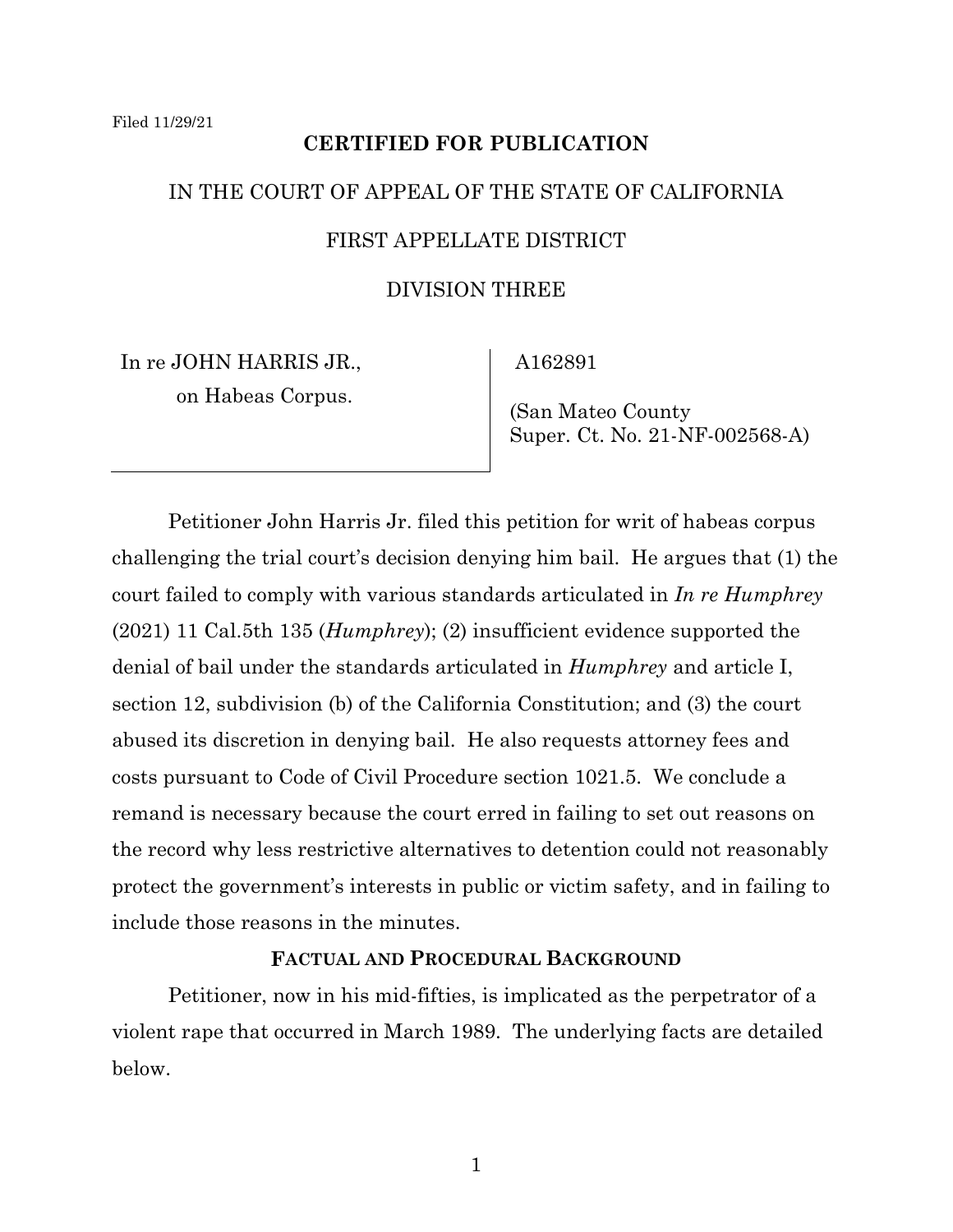The victim woke up in her apartment with scarves tied around her ankles. The perpetrator had scarves tied around his own forehead and mouth, and he tied bandanas tightly around the victim's eyes and neck. The perpetrator raped the victim, after which he strangled her and sawed and slashed at her neck with a serrated knife. As the perpetrator struggled with the victim he threatened to cut out her eye and tried to stab her repeatedly in the back but was unsuccessful due to the bluntness of the knife. The victim pleaded with the perpetrator to leave, saying that she would count to 100 before calling the police, but defendant responded that he could not trust her not to call police. She then told him he could unplug the phone to slow her down. Ultimately, the victim managed to convince him to leave. The perpetrator left several scarves behind at the crime scene, including one with a floral design and border. The perpetrator's deoxyribonucleic acid (DNA) obtained from one of the scarves at the crime scene and a vaginal swab from the victim—was found to match petitioner's.

In February 2021, the People filed a complaint charging petitioner with attempted willful, deliberate, and premeditated murder (Pen. Code, §§ 664, subd. (a), [1](#page-1-0)87, subd. (a), 189<sup> $\pm$ </sup>, and aggravated mayhem (§ 205). As to both counts, the People alleged petitioner used a deadly or dangerous weapon, a knife. As to the attempted murder count alone, the People alleged petitioner inflicted great bodily injury.

The same day the complaint was filed, the trial court appointed counsel and set bail at \$5 million. Bail was set despite the fact the probation department submitted a "pretrial services court report" indicating that

<span id="page-1-0"></span><sup>1</sup> All further statutory references are to the Penal Code unless otherwise indicated.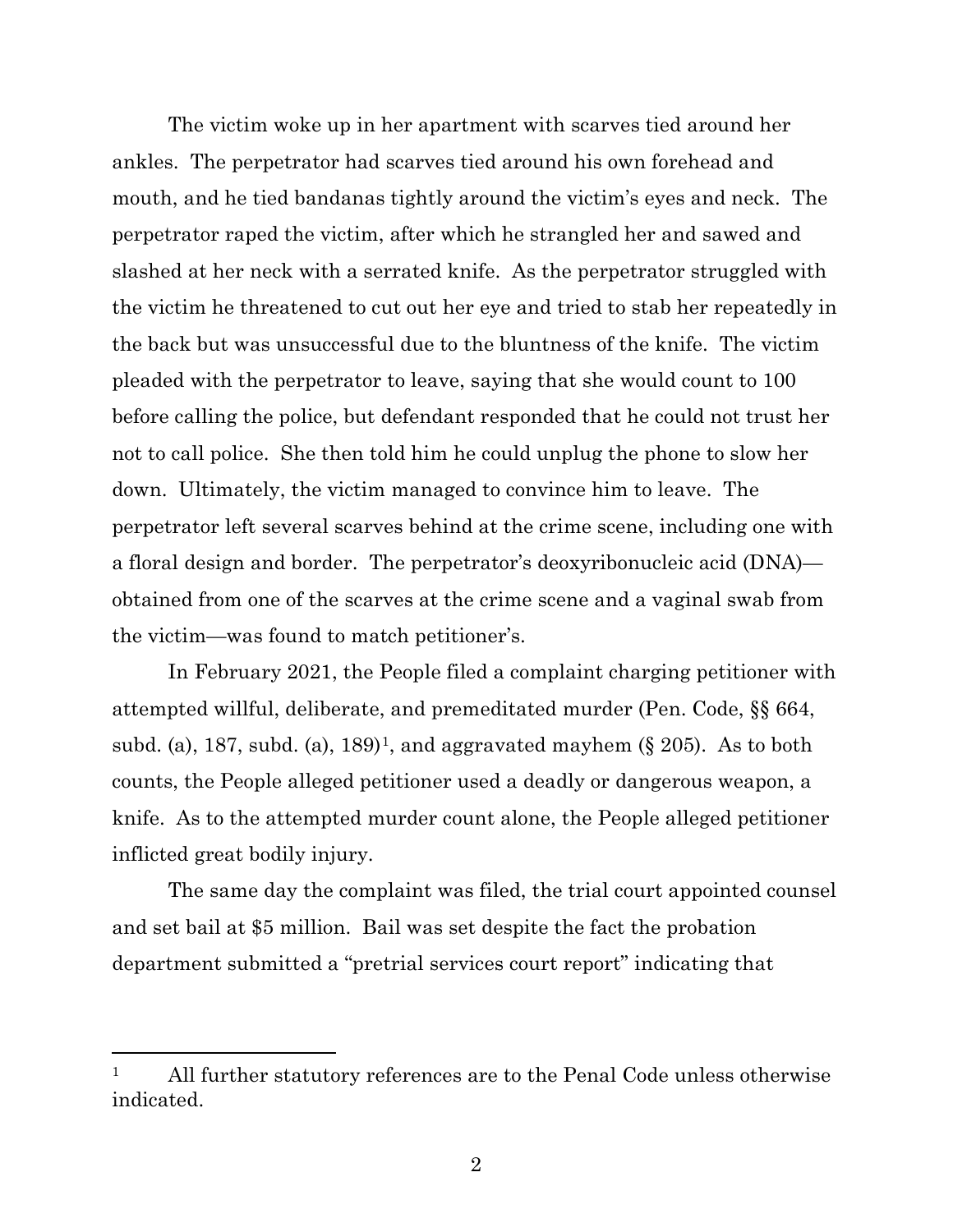petitioner appeared to be an appropriate candidate for release on his own recognizance with enhanced monitoring.[2](#page-2-0)

On April 16, 2021, petitioner filed a bail motion. Relying on *Humphrey*, *supra*, 11 Cal.5th 135, petitioner argued he should be released on his own recognizance because he is indigent, and there is no indication he is a flight or safety risk. Petitioner also contended he was not a risk to public safety because the alleged crimes occurred over 32 years ago; he had not threatened or tried to contact the victim since the alleged crime; and he had a limited criminal history in the interim years. Moreover, he noted, he had community ties and the pretrial services court report indicated he should be released with nonfinancial conditions. Petitioner's attorney filed a declaration in support of the motion stating, on information and belief, that petitioner is indigent and unable to afford bail, as set.

The People opposed the motion and made the following proffers of evidence. In addition to the aforementioned circumstances underlying the offenses, which were recounted by the victim, the doctor who treated the victim after the incident observed that the laceration to her throat was four to five inches long and four to six millimeters deep. Had the cut been " 'a hair more' " it would have severed the victim's jugular and likely caused her death.

<span id="page-2-0"></span><sup>&</sup>lt;sup>2</sup> According to the report, petitioner could not be interviewed due to Covid-19 restrictions but petitioner received a favorable pretrial assessment score based on a calculation of eight factors, i.e., whether he: (1) was on active community criminal justice supervision; (2) had been charged with "felony drug, theft or fraud"; (3) had pending charges; (4) had a criminal history; (5) had two or more failures to appear; (6) had two or more violent convictions; (7) was unemployed at the time of arrest; and (8) had a history of drug abuse. Of these factors, petitioner responded affirmatively only to having a criminal history, and so he scored 2 out of a potential 14 points.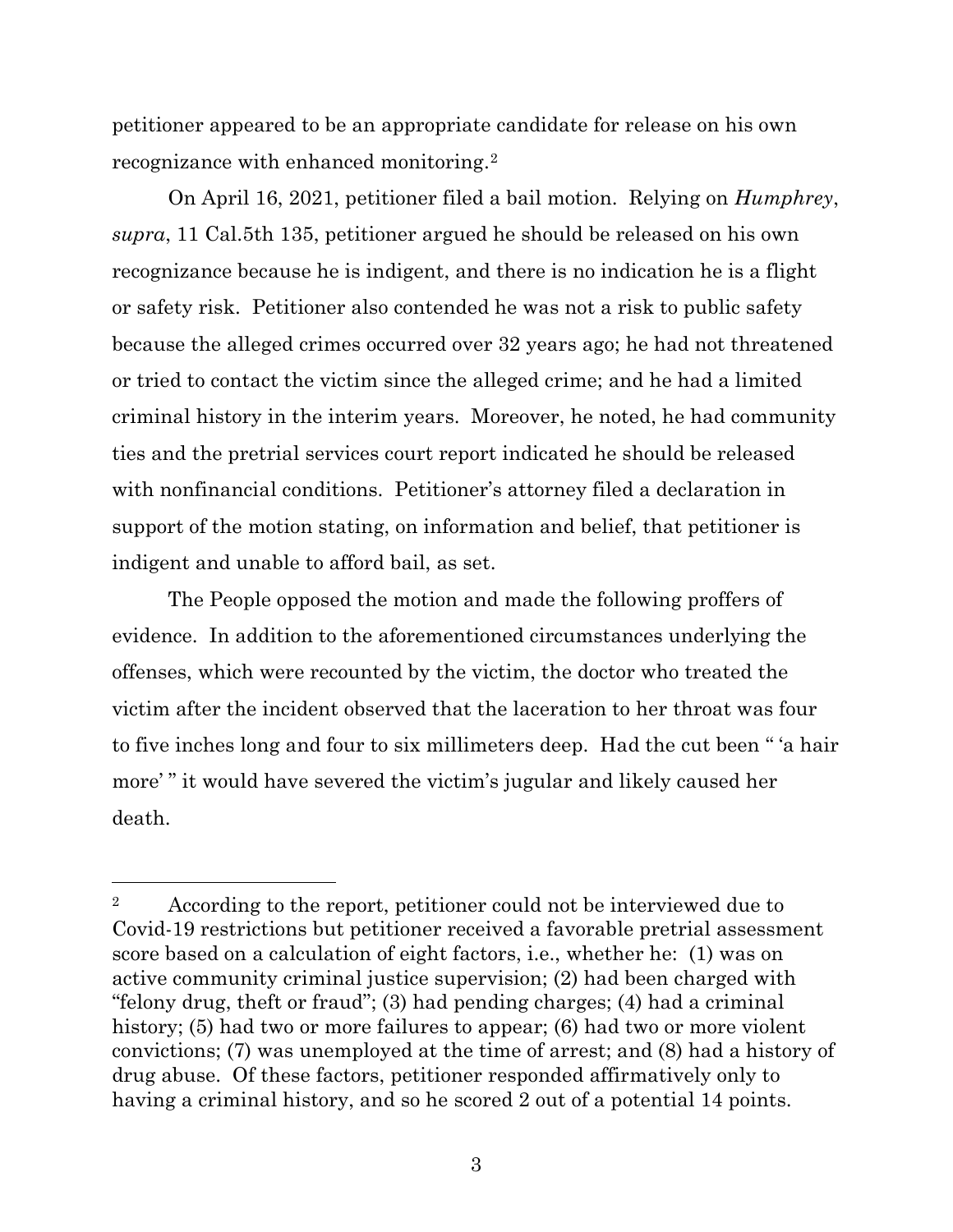Furthermore, one of petitioner's ex-wives told a prosecution investigator that petitioner kept a collection of scarves in their garage, and that he told her he used them "for tying arms and legs on the posts." One exgirlfriend told an investigator that petitioner liked to tie her up with scarves and blindfold her, and that their role-playing during sex included his pretending to be a rapist breaking into her home. She said this type of behavior occurred two to three times a month over the course of their 10-year relationship.

Another ex-girlfriend—who met petitioner in September 2019 reported that when they started dating he told her of his sexual fetish associated with scarves and asked her to buy scarves with a border and floral pattern in the middle. Once when she purchased a scarf, he said it was the wrong kind and told her to buy the "correct one." Petitioner then used the scarves to tie her to the bed and gag her, and he requested that she send him photos of herself bound to the bed with scarves.

Another woman who married petitioner in mid-2020 reported that within their first year of marriage, petitioner was drunk and told her that a " 'girl crawled into my bed naked and you're not going to lay in my bed naked and not give me any. So she tried to say I raped her.'" She also reported that petitioner placed a scarf over her mouth and eyes on several occasions. Yet another woman who met petitioner on an online dating website in late 2020 received several scarves from him in the mail; although she was uninterested in him, she kept one scarf that had a floral design with a border.

The People noted that although petitioner's criminal history consisted of relatively minor convictions—one in 1998 for misdemeanor driving without a license (Veh. Code, § 12500, subd. (a)), and another in 1991 for misdemeanor theft (§ 484)—the theft conviction involved petitioner snatching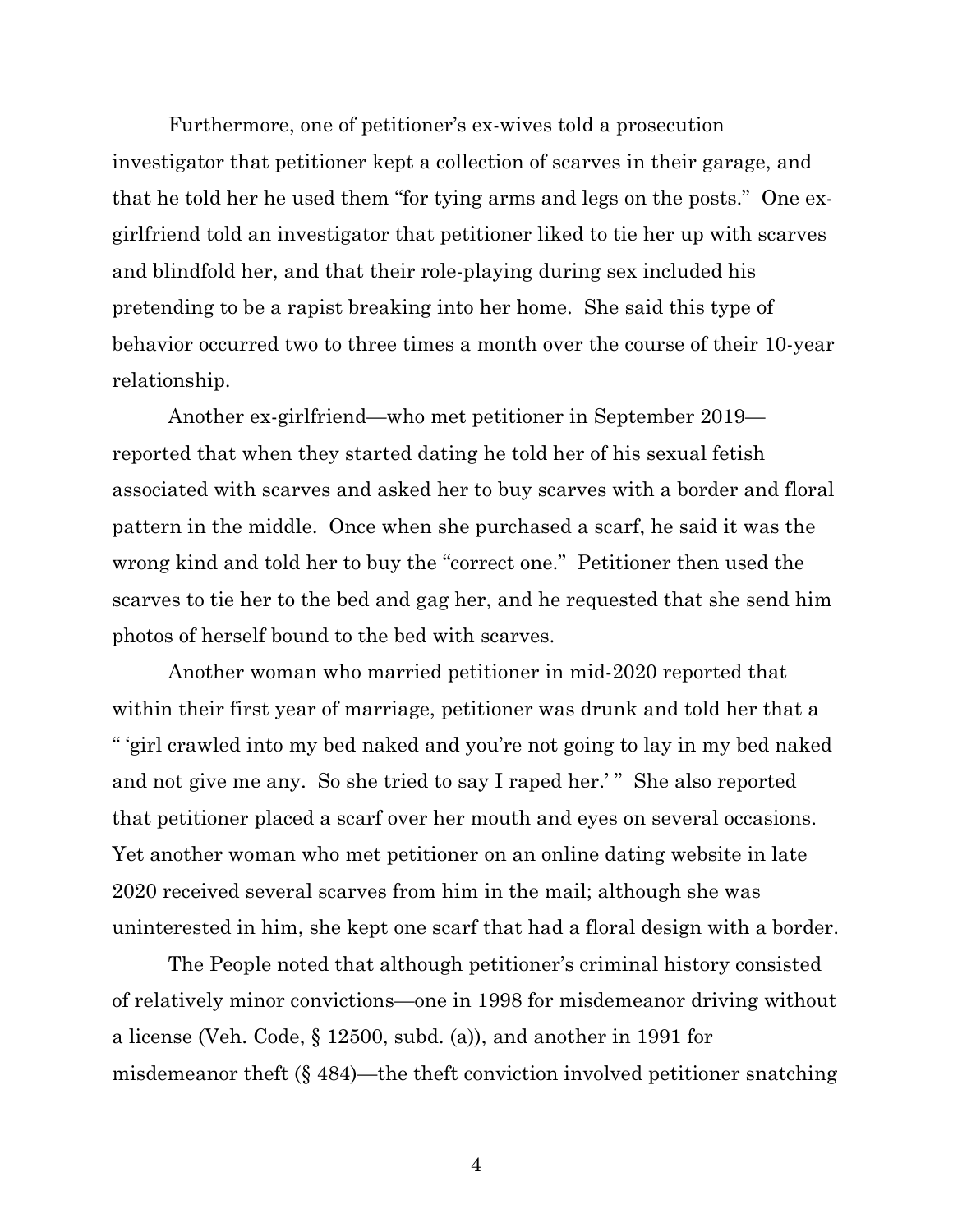a scarf from the neck of a female stranger and then running away. Petitioner claimed he grabbed the scarf to satisfy his anger and frustration because he was having emotional and personal problems.

Based on the above proffers, the People argued petitioner posed a danger to the alleged crime victim and public safety if released, as well as a flight risk since he is facing life terms. Emphasizing the gravity of the charged offenses and petitioner's ongoing scarf fetish, the People argued there were no nonfinancial conditions of release that could protect the victim or ensure petitioner's presence at trial. Consequently, the People urged the trial court to retain bail in the \$5 million amount set or, in the alternative, deny bail pursuant to article I, section 12, of the California Constitution (hereafter section 12).

On April 20, 2021, the trial court held a hearing on the bail motion. Through counsel, petitioner argued he could not afford bail as set and asked for release on his own recognizance with various nonfinancial conditions, e.g., a no contact order with the victim, limitation of his use of dating websites, and Global Positioning System (GPS) tracking. Petitioner also argued that bail could not be denied because the People's mere "proffers" of evidence were insufficient to meet the "clear and convincing evidence" standard. The People disagreed, countering that proffers of evidence are sufficient to support a bail determination and that, per *Humphrey*, the court had to assume the truth of the charges. The victim appeared during the hearing and expressed great fear for her safety and the safety of those close to her should petitioner be released.

Ultimately, the trial court denied petitioner bail under section 12. The court found that *Humphrey* did not require live testimony and concluded: (1) the charged felony offenses involved acts of violence on another person;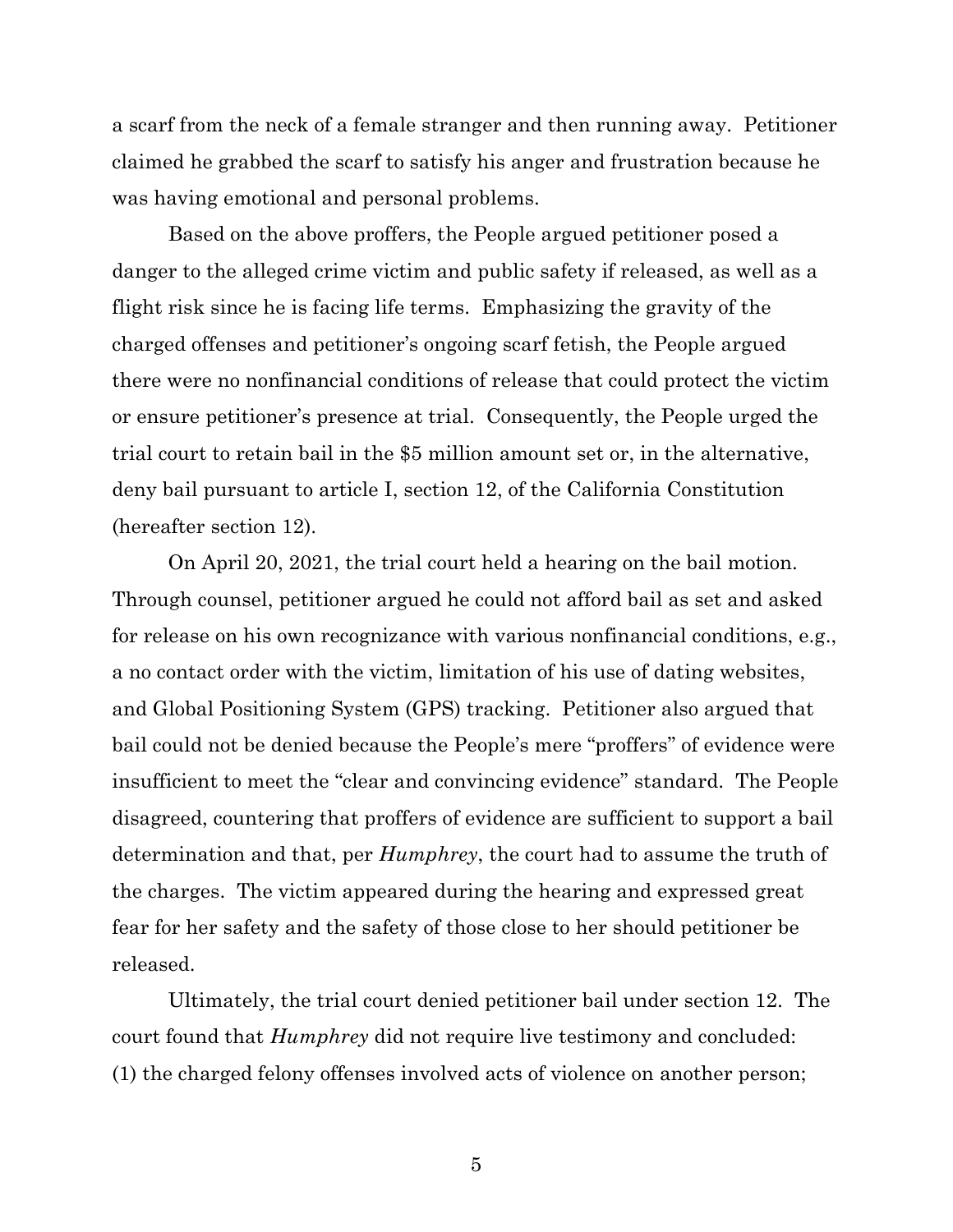and (2) based on the People's proffer, there is clear and convincing evidence of a substantial likelihood that petitioner's release would result in great bodily harm to others.

#### **DISCUSSION**

"Habeas corpus is an appropriate vehicle by which to raise questions concerning the legality of bail grants or deprivations. [Citations.] In evaluating petitioner's contentions, this court may grant relief without an evidentiary hearing if the return admits allegations in the petition that, if true, justify relief. [Citations.] On the other hand, we may deny the petition, without an evidentiary hearing, if we are persuaded the contentions in the petition are without merit." (*In re McSherry* (2003) 112 Cal.App.4th 856, 859–860.)

We proceed by "applying the substantial evidence test to pure questions of fact and de novo review to questions of law. [Citation.] '[W]hen the application of law to fact is predominantly legal, such as when it implicates constitutional rights and the exercise of judgment about the values underlying legal principles, [the appellate] court's review is de novo.' " (*In re Taylor* (2015) 60 Cal.4th 1019, 1035; *In re Collins* (2001) 86 Cal.App.4th 1176, 1181.)

#### **A. General Legal Standards**

The court in this case denied bail under section 12(b), which provides a constitutionally based exception to the general rule that a defendant charged with a noncapital offense is entitled to bail. (*In re White* (2020) 9 Cal.5th 455, 462 (*White*).) Section 12(b) provides: "A person shall be released on bail by sufficient sureties, except for: [¶] . . . [¶] (b) Felony offenses involving acts of violence on another person, or felony sexual assault offenses on another person, when the facts are evident or the presumption great and the court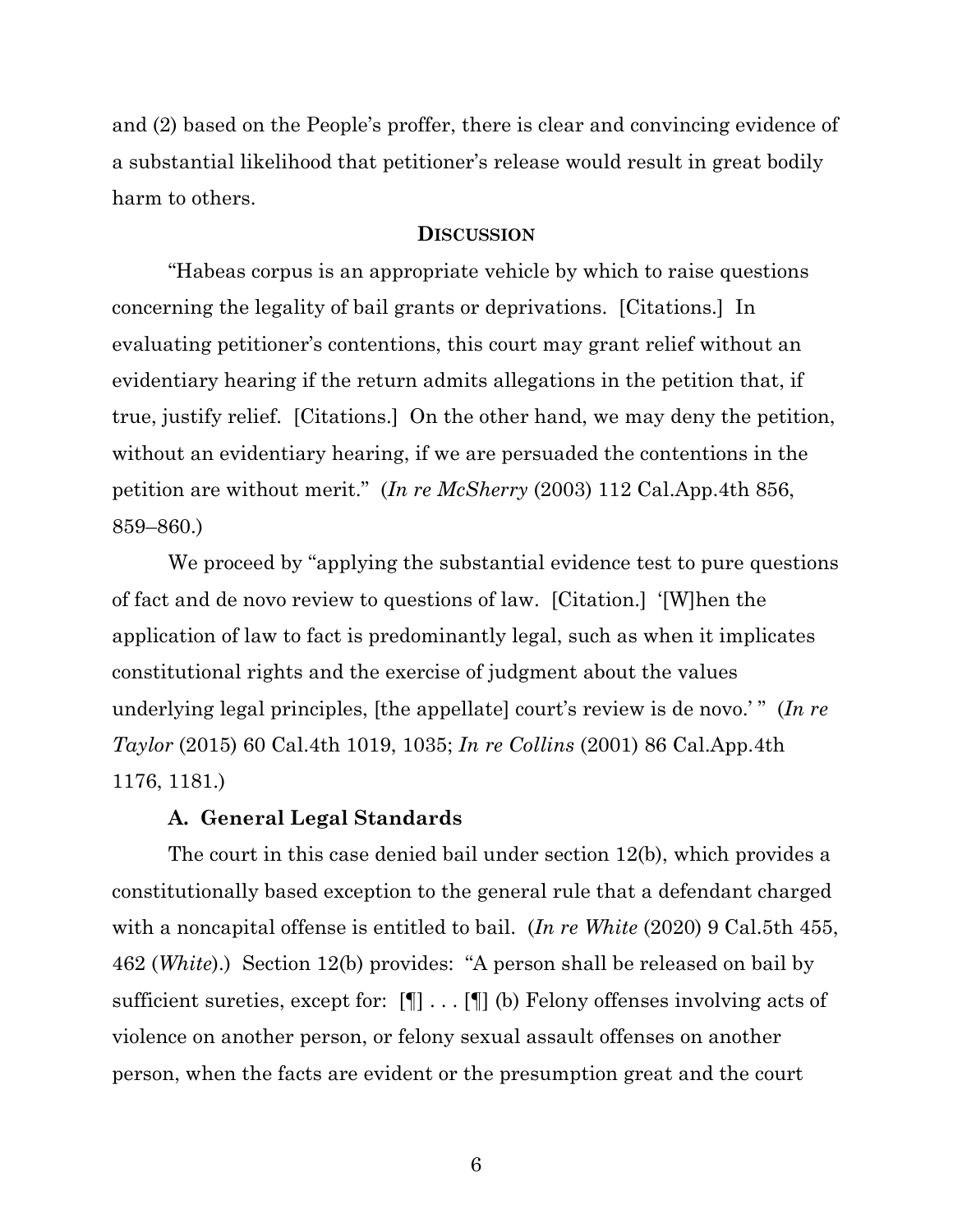finds based upon clear and convincing evidence that there is a substantial likelihood the person's release would result in great bodily harm to others."

In *Humphrey*, *supra*, 11 Cal.5th 135, the California Supreme Court "sketch[ed] the general framework governing bail determinations." (*Id*. at p. 152.) There, the petitioner had been charged with first degree residential robbery and burglary, infliction of injury on an elder adult, and misdemeanor theft from an elder adult. (*Id*. at pp. 143–144.) At his arraignment, the petitioner requested release on his own recognizance, citing his advanced age, his community ties, and his unemployment and financial condition. (*Id*. at p. 144.) Without inquiring into the petitioner's ability to pay, the trial court ultimately set bail at sums the petitioner could not afford. (*Id*. at p. 148.) The Court of Appeal reversed the trial court's bail order and remanded for a new hearing with consideration of the petitioner's ability to post bail and consideration of less restrictive alternatives in the event he could not afford bail. (*Id.* at p. 156.) The Supreme Court affirmed. As relevant here, *Humphrey* held: "An arrestee may not be held in custody pending trial unless the court has made an individualized determination that . . . detention is necessary to protect victim or public safety, or ensure the defendant's appearance, and there is clear and convincing evidence that no less restrictive alternative will reasonably vindicate those interests." (*Id*. at pp. 139–140.) Put another way, "detention is impermissible unless no less restrictive conditions of release can adequately vindicate the state's compelling interests." (*Id*. at pp. 151–152.)

Petitioner argues that before denying bail, the trial court was required under *Humphrey* to find clear and convincing evidence that no nonfinancial condition—i.e., no less restrictive alternative than detention—would protect the state's interests in victim or public safety or ensuring his appearance, and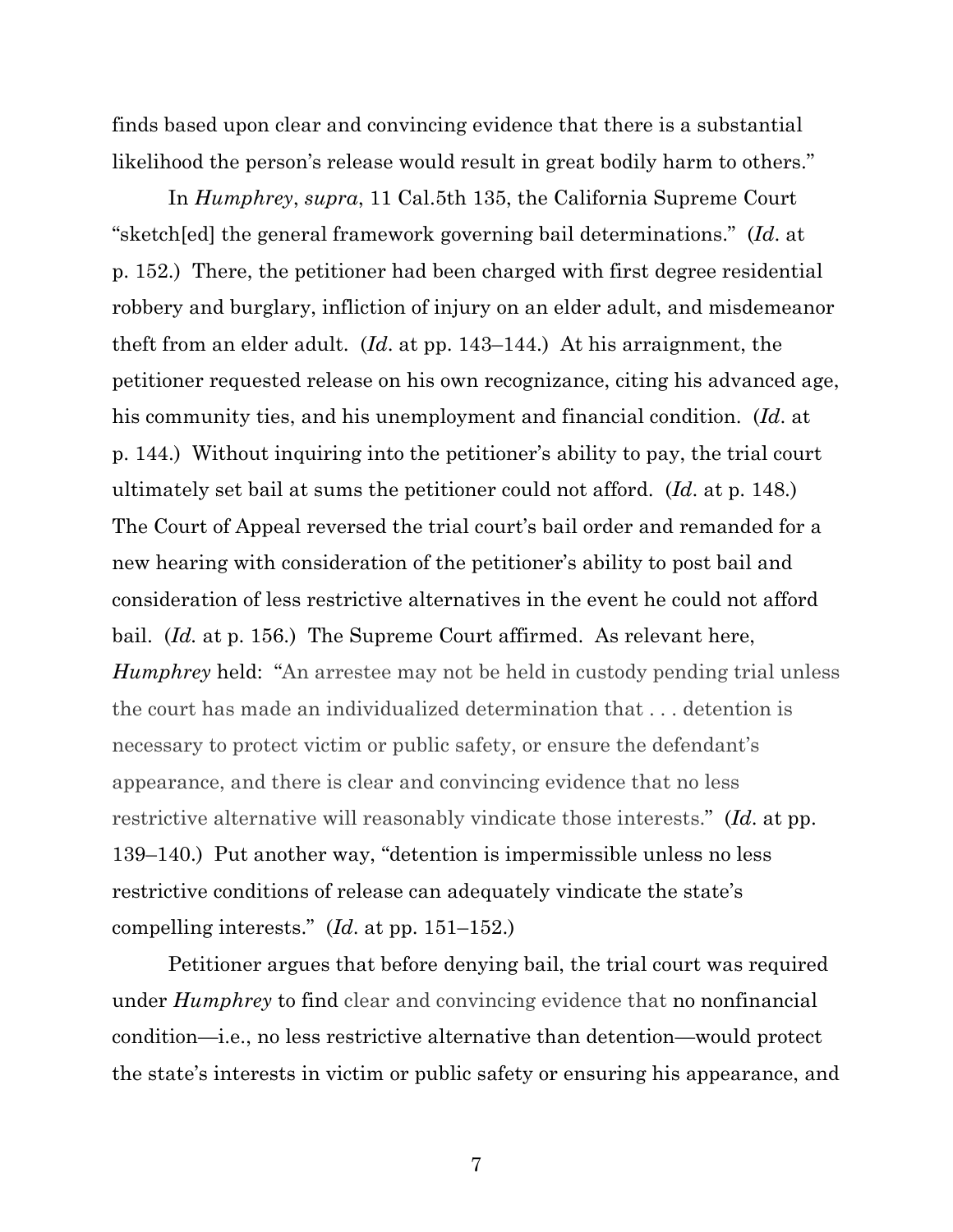that the court erroneously failed to do so. Neither the San Mateo County District Attorney, appearing as respondent, nor the Attorney General, appearing as amicus curiae, disputes this. To the contrary, both acknowledge the court was required to make a finding on this point.

We likewise agree. Although *Humphrey* involved a claim of excessive bail and not a denial of bail under section 12(b) as here, the generality with which *Humphrey* laid out the foregoing requirement—without resolving whether section 12 and section 28, subdivision (f)(3) of article I of the California Constitution "can or should be reconciled"[3](#page-7-0) (*Humphrey*, at p. 155,

Here "we need not decide what role, if any, [article I, section 28, subdivision (f)(3)] has in the decision to deny bail under article I, section 12(b)" because, as in the *White* decision, the trial court below relied on section 12 and any "concerns about victim safety would only reinforce the trial court's decision to deny bail." (*White*, *supra*, 9 Cal.5th at p. 470.)

<span id="page-7-0"></span><sup>&</sup>lt;sup>3</sup> In brief, the facts underlying this unresolved issue are as follows. In 1982, the voters enacted Proposition 4, which amended section 12 regarding bail. (*People v. Barrow* (1991) 233 Cal.App.3d 721, 722.) The same year, the voters also passed Proposition 8, which contained competing provisions regarding bail. (*People v. Standish* (2006) 38 Cal.4th 858, 877.) Specifically, "Proposition 8 proposed to repeal . . . section 12 and substitute article I, section 28, subdivision (e). The proposed subdivision was entitled 'Public Safety Bail.'" (*Standish*, at p. 874; Ballot Pamp., Primary Elec. (June 8, 1982) text of Prop. 8, §§ 2–3, p. 33.) The California Supreme Court subsequently held that "the amendments to . . . section 12 proposed by Proposition 4 took effect, and that the provisions of article I, section 28, subdivision (e) proposed by Proposition 8 did not take effect" because Proposition 4 garnered more votes than Proposition 8. (*Standish*, at p. 875, 877–878; *In re York* (1995) 9 Cal.4th 1133, 1140, fn. 4, citing Cal. Const., art. II, § 10, subd. (b).) Then, in 2008, voters passed Proposition 9, which enacted as article I, section 28, subdivision (f)(3), provisions nearly identical to Proposition 8's Public Safety Bail provisions. (Compare Voter Information Guide, Gen. Elec. (Nov. 4, 2008) text of Prop. 9, § 4.1, p. 130, with Ballot Pamp., Primary Elec. (June 8, 1982) text of Prop. 8, § 3, p. 33.) Proposition 9, however, did not propose to repeal section 12. (Voter Information Guide, Gen. Elec. (Nov. 4, 2008) text of Prop. 9.)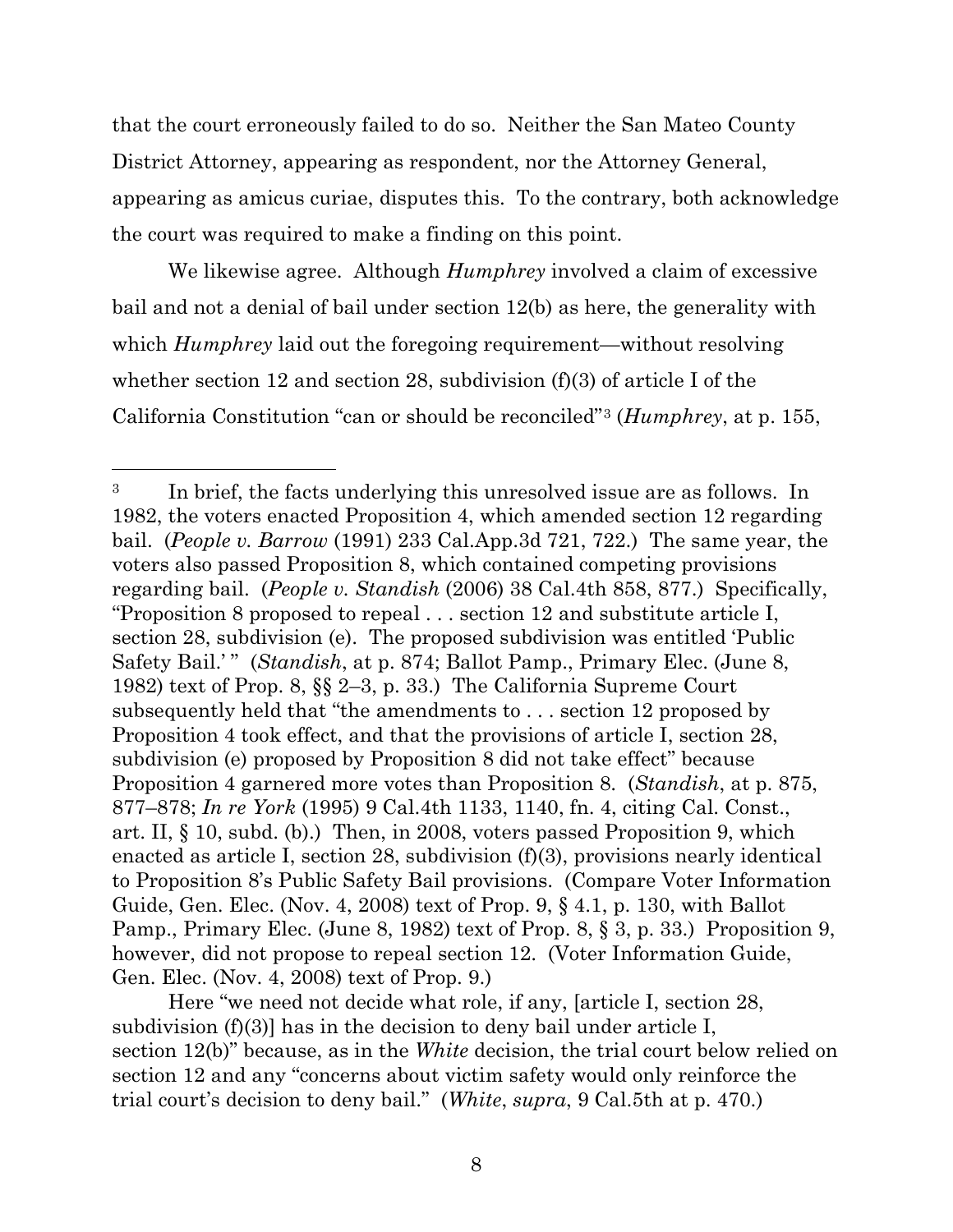fn. 7)—reasonably indicates the Supreme Court's contemplation that its holding applies to all orders for pretrial detention under section 12(b). (See *Humphrey*, at pp. 152, 154, 156.)

#### **B. Application of the Standards**

Having identified the legal standards applicable to the trial court's decision to deny bail, we proceed to examine petitioner's arguments about how such standards may be satisfied, and whether they were satisfied here.

## *1. Proffered Evidence*

Petitioner first claims the applicable clear and convincing evidence standard cannot be met based on proffers of evidence. Citing the statutory definitions of "evidence," "preliminary fact," and "proffered evidence," (Evid. Code, §§ 140, 400, 401, respectively), petitioner contends section 12 and *Humphrey* require that the People present "actual evidence" to support a bail denial. In other words, only evidence that would be admissible at a formal trial can support pretrial detention. Petitioner also suggests that pretrial detention based on proffered evidence violates due process. We are not persuaded.

Evidence Code section 140 generally defines the term " '[e]vidence' " as "testimony, writings, material objects, or other things presented to the senses that are offered to prove the existence or nonexistence of a fact." Evidence Code section 400 defines " 'preliminary fact' " as "a fact upon the existence or nonexistence of which depends the admissibility or inadmissibility of evidence." Evidence Code section 401 defines " 'proffered evidence' " as "*evidence*, the admissibility or inadmissibility of which is dependent upon the existence or nonexistence of a preliminary fact." (Italics added.) Nothing in these statutes indicates that the word "evidence"—as used in section 12 denotes only evidence that is admissible at a formal trial. Notably, section 12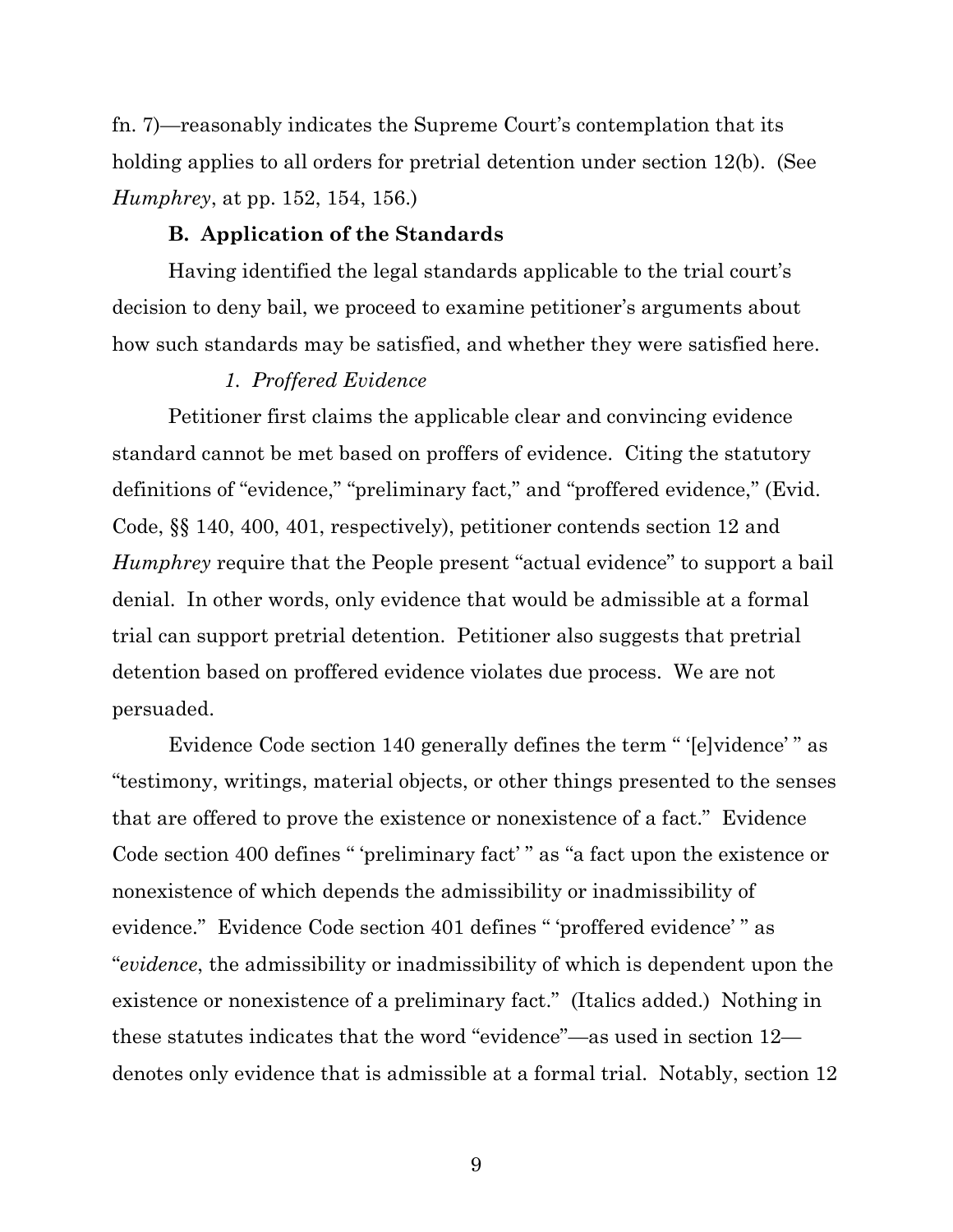itself makes no mention of a requirement that evidence be presented in accord with all the formal rules of evidence for admissibility at a trial.<sup>[4](#page-9-0)</sup>

Significantly, in the analogous context of the federal Bail Reform Act (18 U.S.C. § 3141 et seq.), a proffer of evidence that does not meet the rules for admissibility at trial can satisfy the clear and convincing evidence standard, and federal decisions hold or otherwise recognize that proceeding by proffer does not violate due process. As relevant here, the federal act provides: "The rules concerning admissibility of evidence in criminal trials do not apply to the presentation and consideration of information at the [pretrial detention] hearing. The facts the judicial officer uses to support a finding . . . that no condition or combination of conditions will reasonably assure the safety of any other person and the community shall be supported by clear and convincing evidence." (18 U.S.C. § 3142(f).) The United States Supreme Court has upheld the facial validity of the act's detention procedures (*United States v. Salerno* (1987) 481 U.S. 739, 746–747, 751–752 (*Salerno*)), and other federal decisions have specifically upheld the propriety and validity of permitting the government to proceed by proffer (e.g., *United States v. Smith* (D.C. Cir. 1996) 79 F.3d 1208, 1210; *United States v. Gaviria* (11th Cir. 1987) 828 F.2d 667, 669; *United States v. Cardenas* (9th Cir. 1986) 784 F.2d 937, 938; *United States v. Delker* (3d. Cir. 1985) 757 F.2d 1390, 1395–1396; *United States v. Acevedo-Ramos* (1st Cir. 1985) 755 F.2d 203, 207–208.)

In rejecting the contention that the procedures of the Bail Reform Act violate due process, *Salerno* explained: "Detainees have a right to counsel at the detention hearing. [Citation.] They may testify in their own behalf,

<span id="page-9-0"></span><sup>4</sup> Petitioner's seeming reliance on *Humphrey* is also unavailing. The question of whether proffered evidence can support a denial of bail was neither presented nor discussed in *Humphrey*.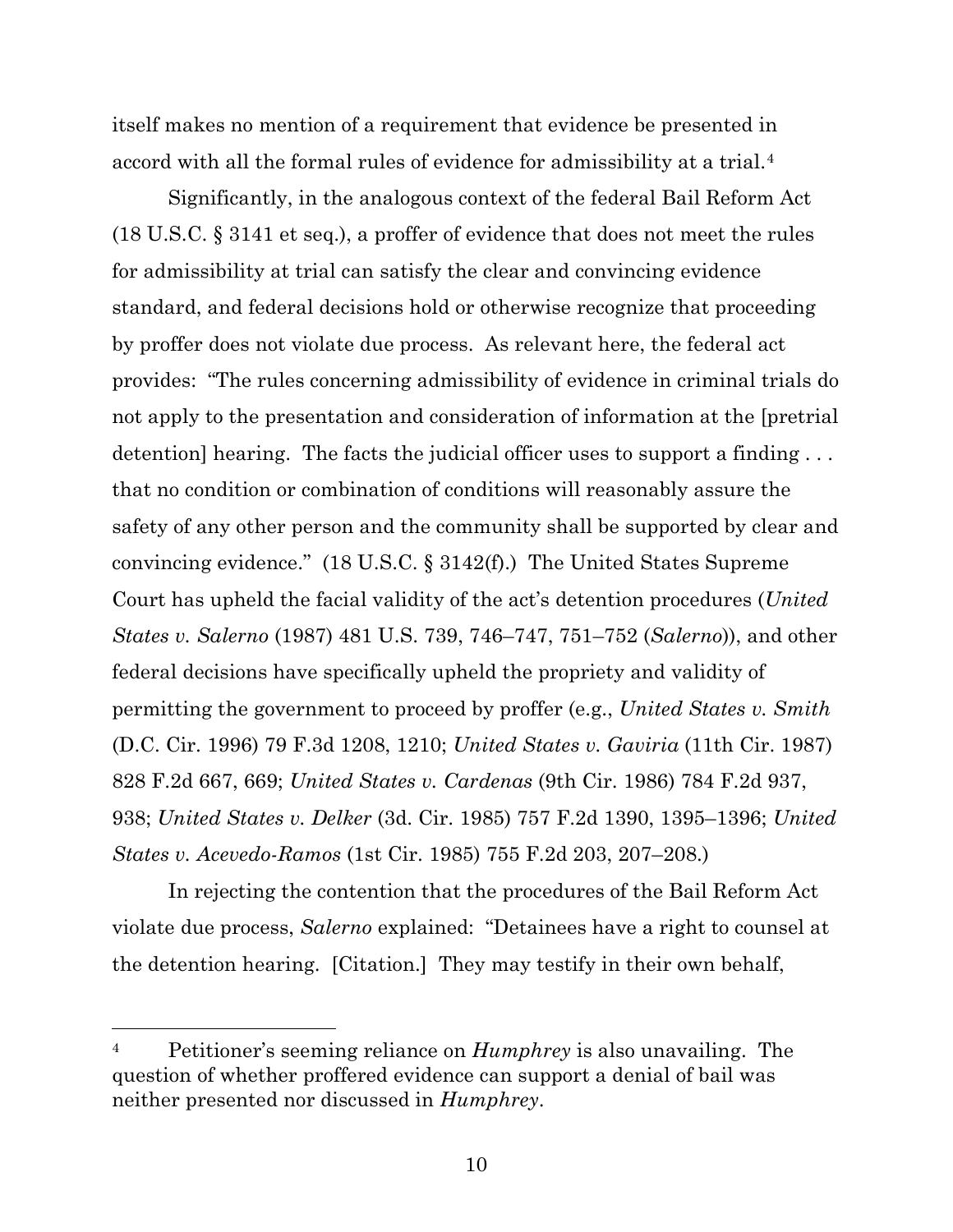present information by proffer or otherwise, and cross-examine witnesses who appear at the hearing. [Citation.] The judicial officer charged with the responsibility of determining the appropriateness of detention is guided by statutorily enumerated factors, which include the nature and the circumstances of the charges, the weight of the evidence, the history and characteristics of the putative offender, and the danger to the community. [Citation.] The Government must prove its case by clear and convincing evidence. [Citation.] Finally, the judicial officer must include written findings of fact and a written statement of reasons for a decision to detain. [Citation.] The Act's review provisions . . . provide for immediate appellate review of the detention decision. [¶] We think these *extensive* safeguards suffice to repel a facial challenge." (*Salerno*, *supra*, 481 U.S. at pp. 751–752, italics added.)

*Salerno* and the foregoing federal cases would seem to foreclose a federal constitutional due process challenge to the sufficiency of proffers in bail hearings, at least where, as here, procedural safeguards are provided similar to those provided in the federal context. In line with the procedural safeguards discussed in *Salerno*, here petitioner had counsel at his bail hearing. Additionally, there is no indication in the record that the trial court disallowed defendant from testifying or presenting evidence (by proffer or otherwise); to the contrary, the court allowed defense counsel to present information by way of her own statements and representations, such as about petitioner's indigency, employment, appearance history, and performance on probation. The trial court was guided by similarly enumerated factors, and the burden of proof was by clear and convincing evidence. (See Cal. Const., art. I, § 12; Pen. Code, § 1275, subd. (a); *Humphrey*, *supra*, 11 Cal.5th at p. 152.) The court was obligated to provide a statement of reasons for the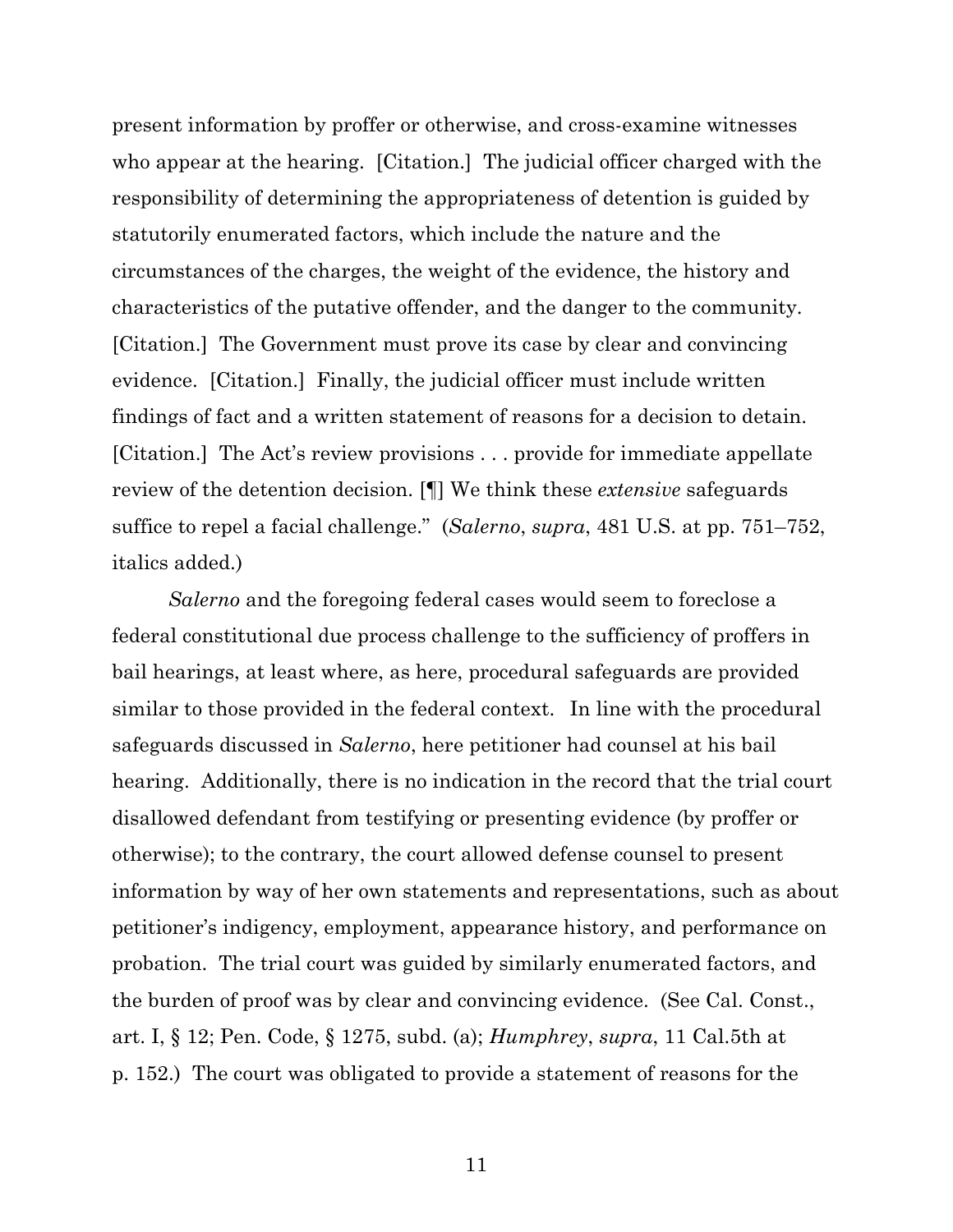detention, included in writing in the court's minutes (*Humphrey*, at pp. 155– 156; see part B.3(b), *post*), and the decision was subject to immediate review (§§ 1270.2, 1490). Accordingly, we cannot agree with petitioner's suggestion that reliance on proffers of evidence categorically renders a bail decision invalid under federal due process principles.[5](#page-11-0)

Moreover, petitioner provides no legal authority or argument supporting the notion that a state due process analysis would yield a different result.<sup>6</sup> The language of the federal and state due process guarantees are "virtually identical," and so California courts look "to the United States Supreme Court's precedents for guidance in interpreting the contours of our own due process clause and have treated the state clause's prescriptions as substantially overlapping those of the federal Constitution." (*Today's Fresh Start, Inc. v. Los Angeles County Office of Education* (2013) 57 Cal.4th 197, 212.) "With a minor modification, we have adopted the *Mathews* [*v. Eldridge* (1976) 424 U.S. 319] balancing test as the default framework for analyzing challenges to the sufficiency of proceedings under our own due process clause. The first three factors—the private interest affected, the risk of erroneous deprivation, and the government's interest—are the same.

<span id="page-11-0"></span><sup>5</sup> As indicated, *Salerno* referred to the procedural safeguards in the Bail Reform Act as "extensive." (*Salerno*, *supra*, 481 U.S. at p. 752.) Given the lack of adequate briefing on this issue, we do not consider or decide whether and which of those federal safeguards may be necessary to defeat a due process challenge. Nor do we suggest that all such safeguards are required to repel a due process challenge.

<span id="page-11-1"></span><sup>6</sup> Petitioner attempts to distinguish *Salerno* on the ground that the federal Bail Reform Act specifically allows for the use of proffers at bail proceedings, but fails to explain why the source of the practice of using proffers is relevant. Petitioner also points out that section 12 requires clear and convincing evidence, but the same is true in the federal act. (18 U.S.C. § 3142(f); *Salerno*, *supra*, 481 U.S. at p. 750.)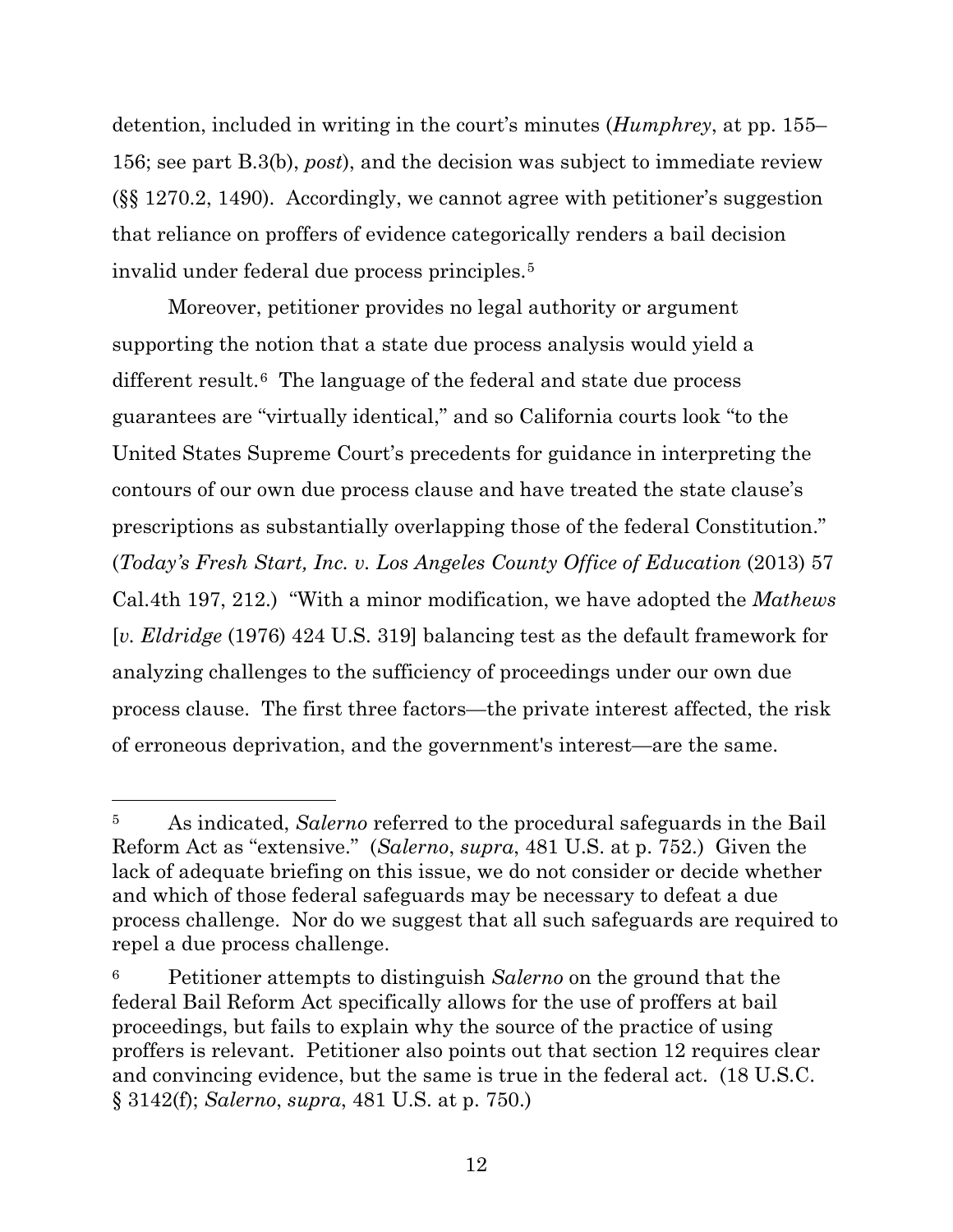[Citations.] In addition, we may also consider a fourth factor, ' "the dignitary interest in informing individuals of the nature, grounds, and consequences of the action and in enabling them to present their side of the story before a responsible government official." " (*Ibid.*) "[C]ogent reasons must exist before a state court in construing a provision of the state Constitution will depart from the construction placed by the Supreme Court of the United States on a similar provision in the federal Constitution." (*Gabrielli v. Knickerbocker* (1938) 12 Cal.2d 85, 89; see, e.g., *Mohilef v. Janovici* (1996) 51 Cal.App.4th 267, 285, fn. 16.) Petitioner offers no such cogent reasons here, and we perceive no legal or logical reason why state due process principles require such a departure in this context.

Contrary to petitioner's contention, *Naidu v. Superior Court* (2018) 20 Cal.App.5th 300 (*Naidu*) does not compel a different result. There, the petitioners were criminally charged with fraudulent use of a contractor's license and released on their own recognizance (O.R.), but the trial court ordered a suspension of their licenses from the California Contractors State License Board (Board) as a condition of O.R. release. (*Naidu*, at p. 305.) Analyzing the petitioners' challenge to that condition using due process balancing inquiries, *Naidu* concluded both federal and state due process clauses required that "*at least some evidence* of danger to the public support an order suspending a business license as part of a bail order." (*Id.* at pp. 305, 311–313, italics added.) *Naidu* then concluded no such evidence was presented, indicating the Board "submitted very little that might even be construed as evidence that the public would be in danger if petitioners retained use of their business license." (*Ibid*.) As *Naidu* recounted, the Board's legal brief asserted that the petitioners exhibited a profound lack of judgment, a flagrant disrespect for the health and safety of others, and a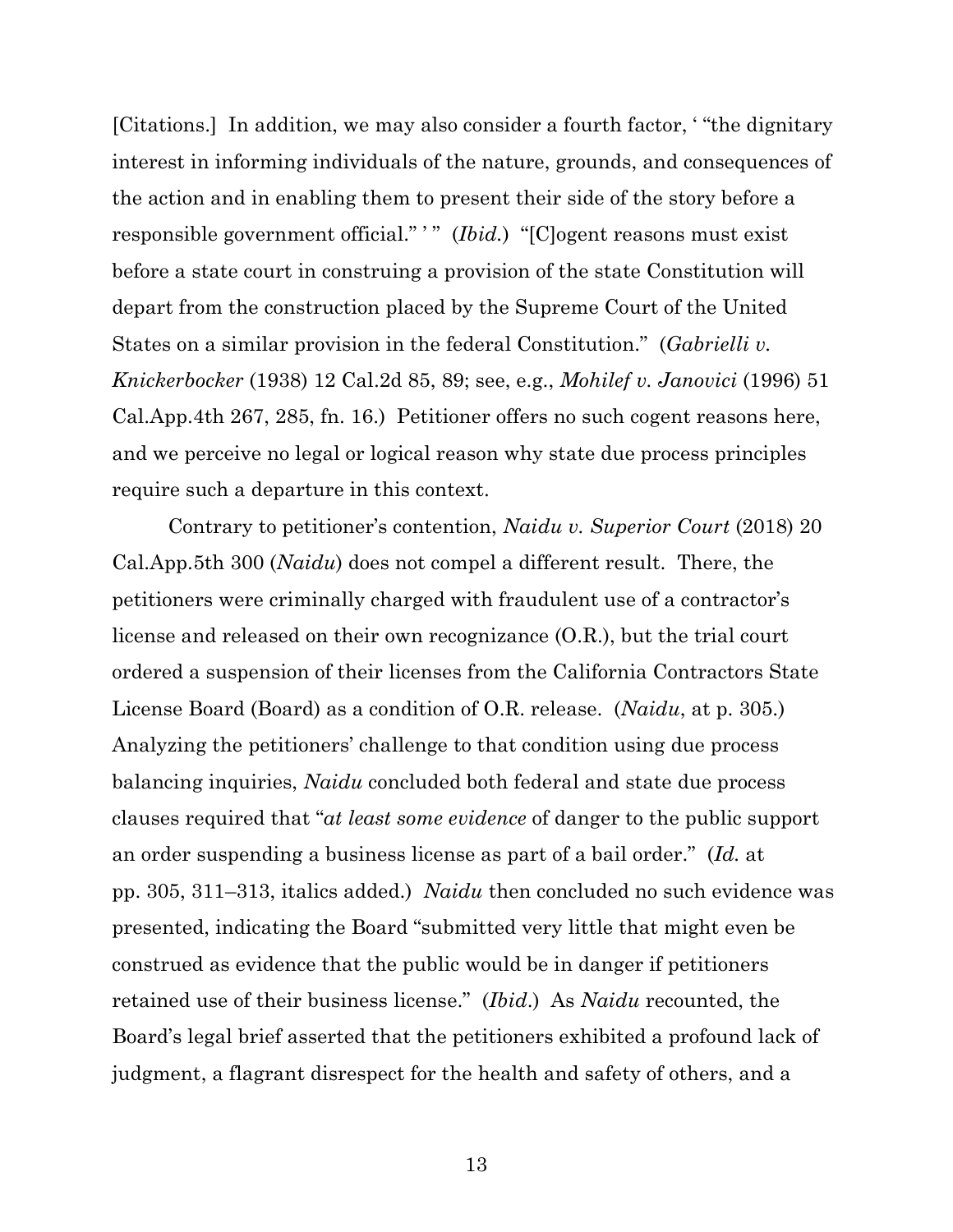violation of trust accorded to contractors, but the court concluded such statements by counsel were not evidence sufficient to support license suspension. (*Ibid.*) The court observed the only "admissible" evidence presented in support of the Board's assertion was a declaration of counsel that amounted to "no more" than a restatement of the Board's litigation position and "its belief that it would be beneficial if the trial court suspended petitioners' license." (*Ibid*.) But this "[did] not constitute evidence that petitioners pose[d] such a danger to the public that suspending their business licenses was necessary." (*Ibid*.)

True, *Naidu* expressly spoke of the need for "actual evidence regarding the danger petitioners allegedly pose to the public" before a court can order suspension of a business license as part of a bail order (*Naidu*, *supra*, 20 Cal.App.5th at p. 312.) But *Naidu* did not involve a section 12(b) offense, and there is no indication the trial court there was prepared to require pretrial detention in the absence of a license suspension condition. Moreover, *Naidu* did not address the federal case law upholding the federal constitutional validity of relying on proffers in the pretrial detention context; nor did it consider whether due process principles would preclude pretrial detention based on a reliable proffer of evidence.

In discussing *Naidu*, petitioner does not analyze whether the competing interests in a due process analysis regarding a decision to suspend a business license as a condition of release on bail (or O.R. release) are comparable to the interests involved in a pretrial detention decision under section 12(b)—particularly the state's interests—including administrative and fiscal burdens. For example, he does not address whether cases involving the potential suspension of a business license as a condition of pretrial release are as common as those wherein pretrial detention decisions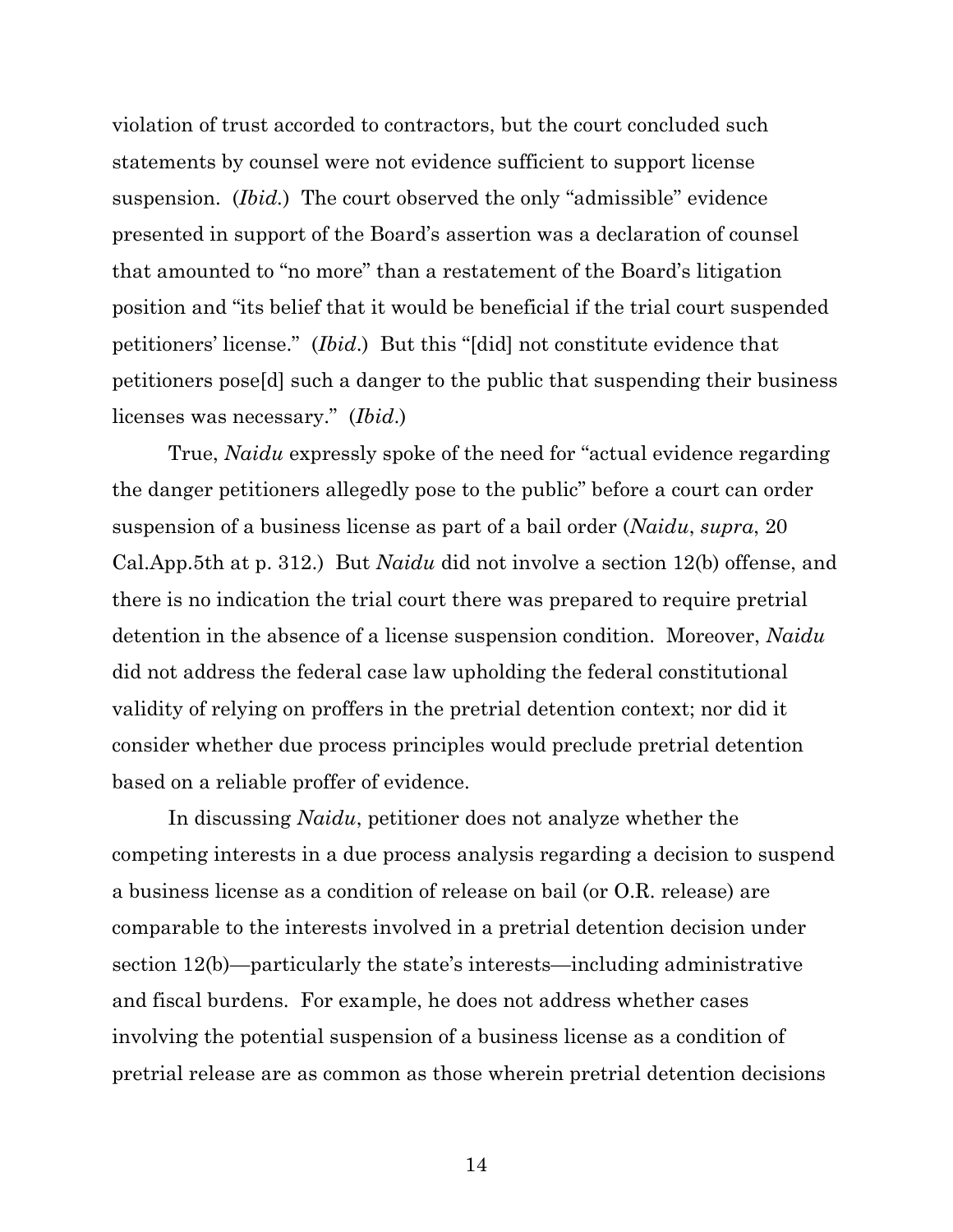implicate substantial harm to public or victim safety, or whether the burdens of categorically requiring admissible evidence would be the same or similar when license suspensions are not at issue. Indeed, we note such burdens would fall not just on the People, but also on criminal defendants and defense attorneys when presenting information at a bail hearing. Moreover, detention orders—which are interim rulings—can be undone relatively quickly upon a showing of changed circumstances. (*In re Alberto* (2002) 102 Cal.App.4th 421, 426–427, 430–431; cf. §§ 1273, 1289.) It is not clear, however, whether a professional license suspension is easily reversed and whether reversal of a suspension can cure other reputational business interests at play. As it is not our role to make arguments for petitioner or to consider arguments not raised or meaningfully addressed below or in the habeas corpus petition, we decline to do so.[7](#page-14-0) (*In re Seaton* (2004) 34 Cal.4th 193, 200; see *People v. Duvall* (1995) 9 Cal.4th 464, 475.)

Finally, petitioner contended at oral argument that pursuant to Evidence Code section 300, evidence presented at any bail or pretrial detention hearing must comply with all the formal rules for admissibility of evidence at a trial. Petitioner, however, neither previously raised nor properly briefed this statute-based issue. Petitioner does not, for example, address the proper interpretation of Evidence Code section 300 or any bailrelated statutes (e.g., Pen. Code, § 1319[8\)](#page-14-1). Nor does petitioner address case

<span id="page-14-0"></span><sup>7</sup> Petitioner—who is represented by counsel—is required to present arguments under specific headings and to support arguments with authority when possible. (Cal. Rules of Court, rules  $8.204(a)(1)(B)$  &  $8.384(a)(1)-(2)$ .)

<span id="page-14-1"></span><sup>8</sup> Section 1319 provides in relevant part that in cases where a defendant is charged with a violent felony as described in section 667.5, subdivision (c), the trial court "shall consider" the following in determining whether or not to grant release of the defendant: "(1) The existence of any outstanding felony warrants on the defendant. [¶] (2) Any other information presented in the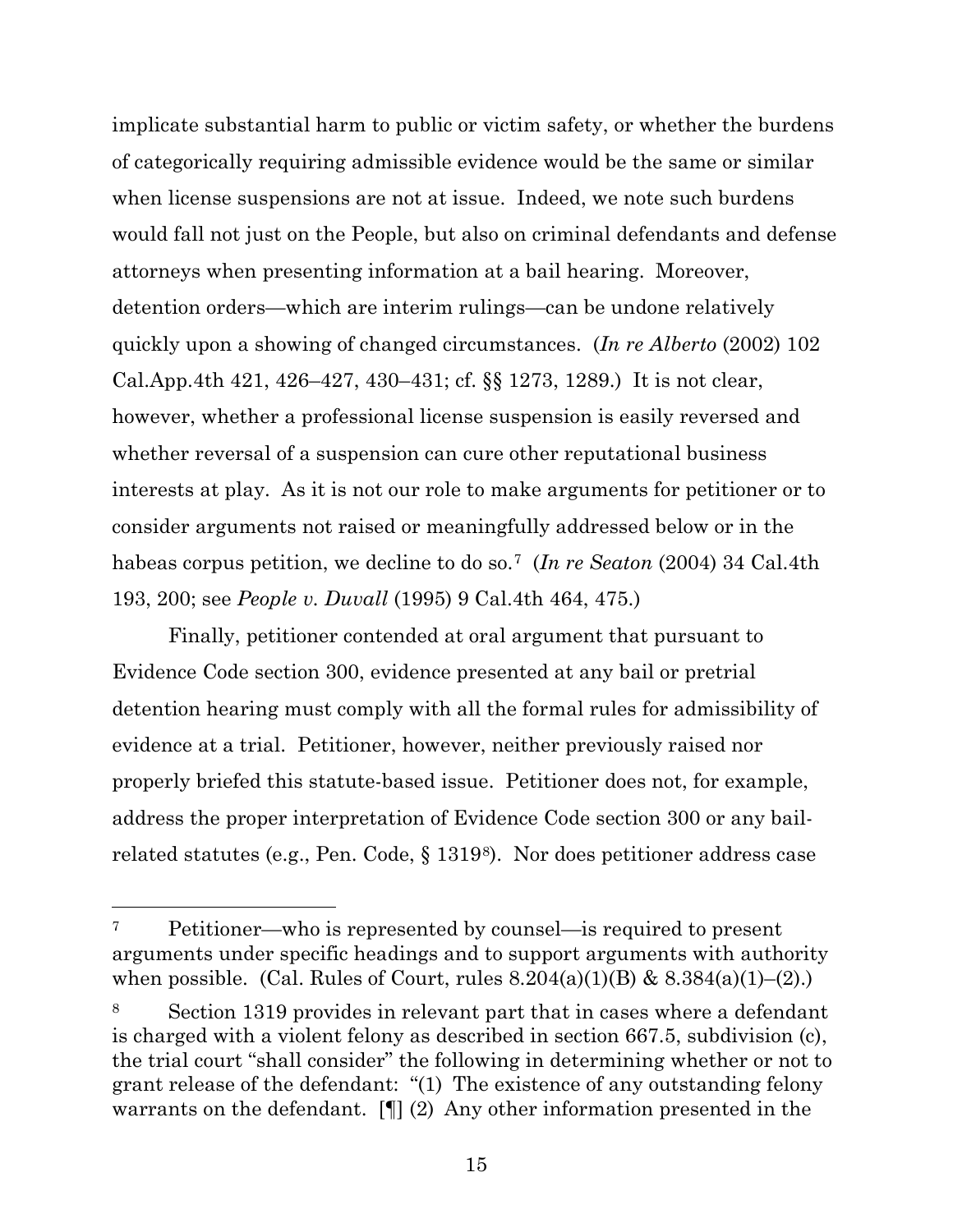law that allows use of technically inadmissible evidence at hearings that implicate other liberty interests, such as sentencing and probation violation hearings. (See, e.g., *People v. O'Connell* (2003) 107 Cal.App.4th 1062, 1066 [" 'As long as hearsay testimony bears a substantial degree of trustworthiness it may legitimately be used at a probation revocation proceeding.' "]; *People v. Lamb* (1999) 76 Cal.App.4th 664, 683 ["A sentencing judge may consider responsible unsworn or out-of-court statements concerning the convicted person's life and characteristics."].) Ultimately, given the untimeliness of petitioner's argument and lack of briefing (Cal. Rules of Court, rules  $8.204(a)(1)(B)$  &  $8.384(a)(1)–(2)$ , we decline to address the argument. (*People v. Crow* (1993) 6 Cal.4th 952, 960, fn. 7.)

In sum, we conclude, as a general matter, that proffers of evidence may satisfy section 12(b)'s clear and convincing evidence standard without offending federal or state due process principles. In so concluding, we emphasize that it remains within the discretion of the trial court to decide whether particular instances of proffered evidence may be insufficient, and whether to insist on the production of live testimony or other evidence in compliance with more stringent procedural requirements. (Cf. *United States v. Delker*, *supra*, 757 F.2d at p. 1395; *United States v. Acevedo-Ramos*, *supra*, 755 F.2d at pp. 206–208.)

## *2. Application of Section 12(b)*

In reviewing the trial court's decision to deny bail under section 12(b), we assess two elements: (1) "whether the record contains substantial

report prepared pursuant to Section 1318.1. The fact that the court has not received the report required by Section 1318.1, at the time of the hearing to decide whether to release the defendant on his or her own recognizance, shall not preclude that release. [¶] (3) *Any other information presented by the prosecuting attorney*." (Italics added.)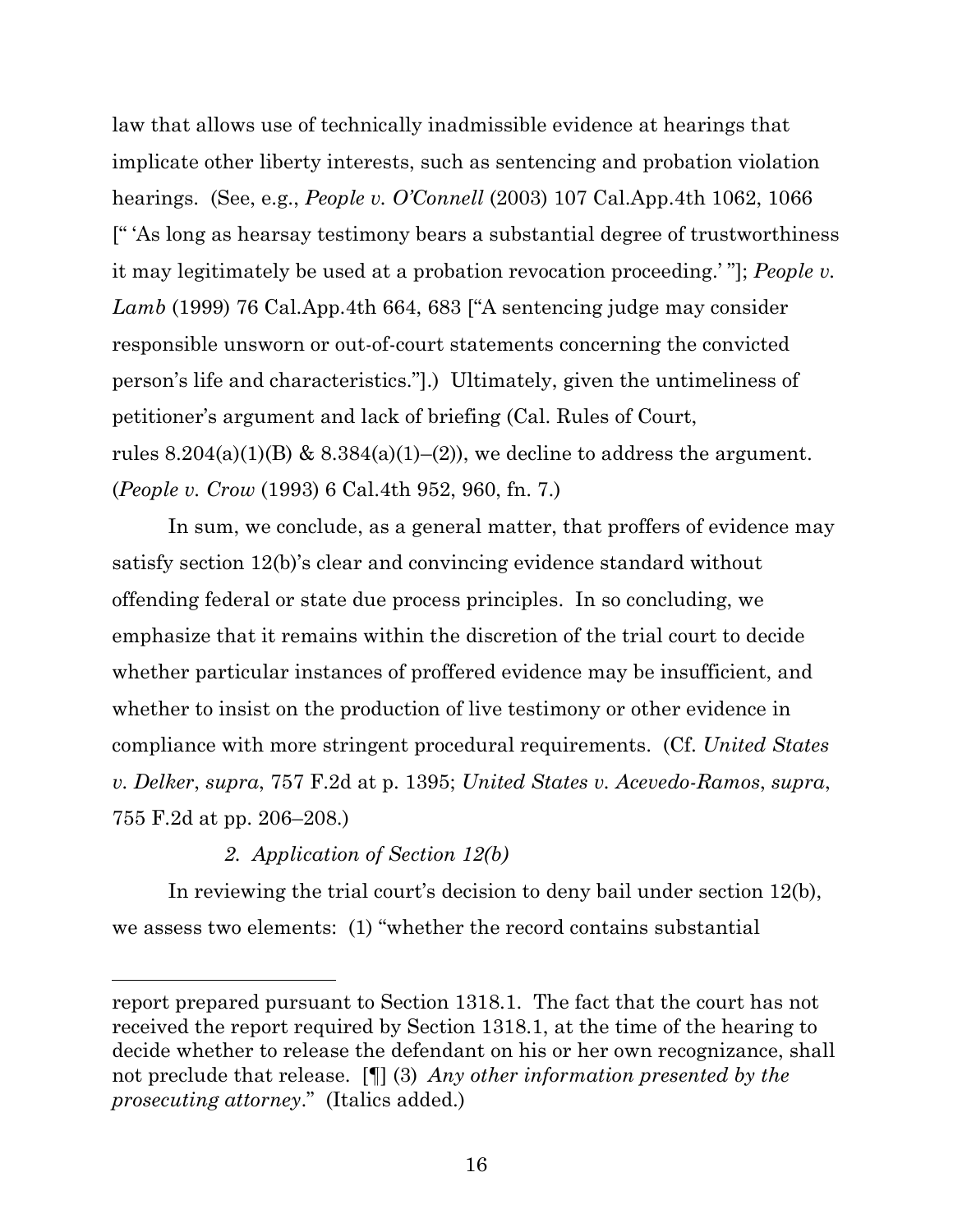evidence of a qualifying offense" and if so, then (2) "whether any reasonable fact finder could have found, by clear and convincing evidence, a substantial likelihood that the defendant's release would result in great bodily harm to one or more members of the public." (*White*, *supra*, 9 Cal.5th at p. 471.) If both elements are satisfied, we evaluate whether the trial court's denial was an abuse of discretion. (*Ibid*.) "An abuse of discretion occurs when the trial court, for example, is unaware of its discretion, fails to consider a relevant factor that deserves significant weight, gives significant weight to an irrelevant or impermissible factor, or makes a decision so arbitrary or irrational that no reasonable person could agree with it." (*Id*. at p. 470.)

First, does the record contain substantial evidence of a qualifying offense? The answer is yes. Petitioner does not dispute that he was charged with one or more qualifying felonies involving acts of violence and sexual assault or that "the facts are evident or the presumption great" as required by section 12(b). Indeed, had petitioner challenged the trial court's finding on this point, we would easily reject it based on the qualifying nature of the charges and the substantial evidence tending to show his guilt as the perpetrator, including the DNA evidence and the evidence of petitioner's idiosyncratic scarf fetish, as well as the specific design of the scarves he used, i.e., floral with a border.

Second, could any reasonable fact finder have found, by clear and convincing evidence, a substantial likelihood that the defendant's release would result in great bodily harm to one or more members of the public? Again, the answer is yes.

Petitioner was charged with attempted willful, deliberate, and premeditated murder and aggravated mayhem, and it was alleged that he personally used a deadly weapon—a knife—to inflict great bodily injury on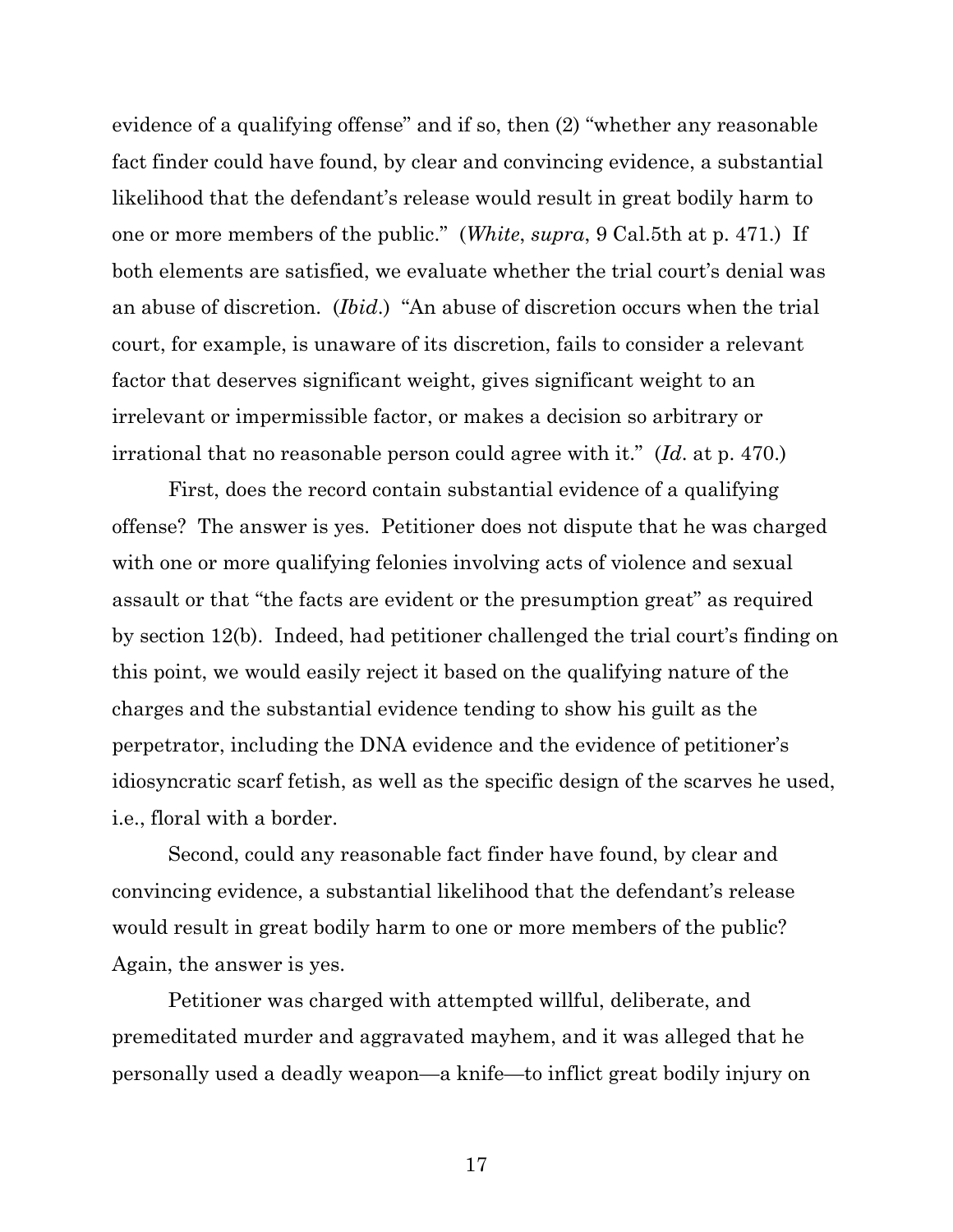the victim. Both of the charged crimes are "serious" and "violent" felonies (§ 1192.7, subd. (c)(2), (7), (9), (23); § 667.5, subd. (c)(2), (7), (8), (12)) that carry the severe sentence of life in prison, albeit with the possibility of parole (§§ 205, 664, subd. (a)), and the court was required to assume the truth of these charges (*Humphrey*, *supra*, 11 Cal.5th at p. 153).

Significantly, the People's proffer of evidence concerning the circumstances of the underlying offenses was extensive and detailed and included the following. Petitioner bound and raped the victim, then tried to kill her. He tried to stab her in the back several times but was unsuccessful only because the knife was dull. He strangled her, and he sawed at her neck to within a hair's breadth of her jugular. Within about two years of the 1989 offenses, petitioner was convicted of theft after he targeted a female stranger and grabbed a scarf tied around her neck "to satisfy his anger and frustration" because he "had been having emotional and personal problems." And as recounted earlier, multiple women romantically or otherwise involved with petitioner between 1997 and late 2020 provided statements to prosecution investigators showing that petitioner continues to act on a sexual fetish involving scarves and binding. While the proffered evidence indicated these women were willing partners, it also showed that petitioner consistently sought to exert sexual control over women involving fantasized violence and non-consent.

Based on the record, we conclude a reasonable fact finder could have found clear and convincing evidence that petitioner's release on bail would pose a substantial likelihood of great bodily harm to others. The proffered evidence amply supports the conclusion that petitioner is an extremely dangerous person. Petitioner is charged with grave offenses, the circumstances of which show he is capable of tremendous violence. His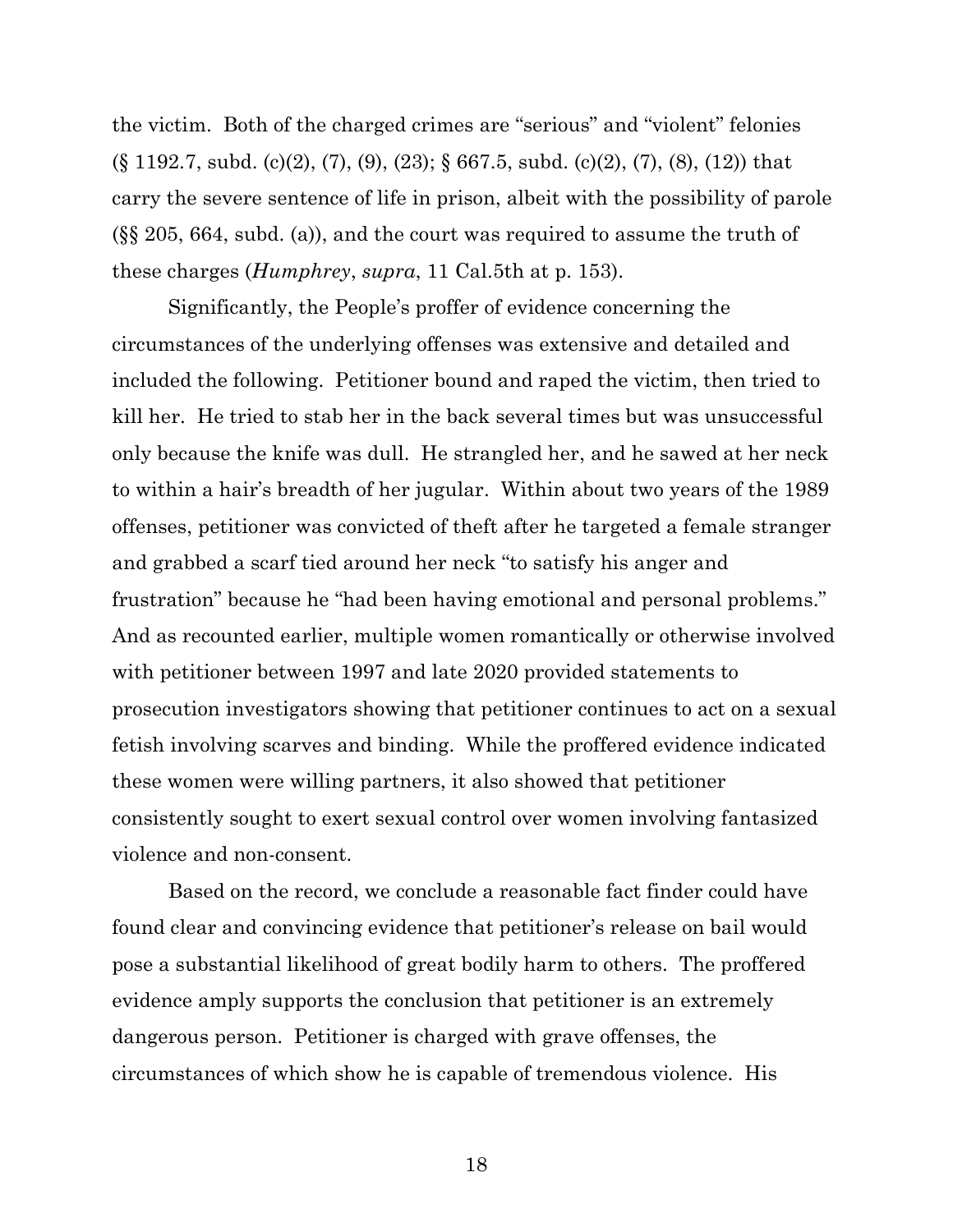relationships with women after 1989 and through at least 2019 indicate he continues to be compelled by sexually aggressive impulses. And for most of his life, petitioner has escaped detection and accountability for the vicious crimes he committed in 1989. Indeed, during the offense, defendant indicated he was trying to kill the victim to ensure he would escape undetected. Now, in his mid-fifties, he is facing what will potentially be confinement in prison until the end of his life. While the probation department's pretrial risk assessment suggested petitioner was an appropriate candidate for release on his own recognizance with enhanced monitoring, the trial court was neither bound to follow that recommendation nor constrained to forgo its own individualized consideration of factors for making a bail determination.[9](#page-18-0) (*Humphrey*, *supra*, 11 Cal.5th at p. 152.)

Petitioner contends the trial court's risk-of-harm finding is unsupported or unreasonable given the number of years that elapsed between the alleged 1989 offenses and the present and the absence of any allegation that he committed any criminally violent act in the interim. We cannot agree. The trial court was not compelled to find that petitioner's past violent behavior was an unusual one-off situation unlikely to recur, or to accept his benign self-presentation. (See *White*, *supra*, 9 Cal.5th at pp. 468– 469 [upholding pretrial detention under section 12(b) where charged crimes were more recent but involved factual allegations far less egregious than those here].) Here, the court's decision finds substantial support in the record and was plainly within the bounds of reason. No abuse of discretion appears.

<span id="page-18-0"></span><sup>&</sup>lt;sup>9</sup> Again, that risk assessment was completed simply by considering the eight factors noted in footnote 2, *ante*, without interviewing petitioner, or mentioning the circumstances underlying his offense.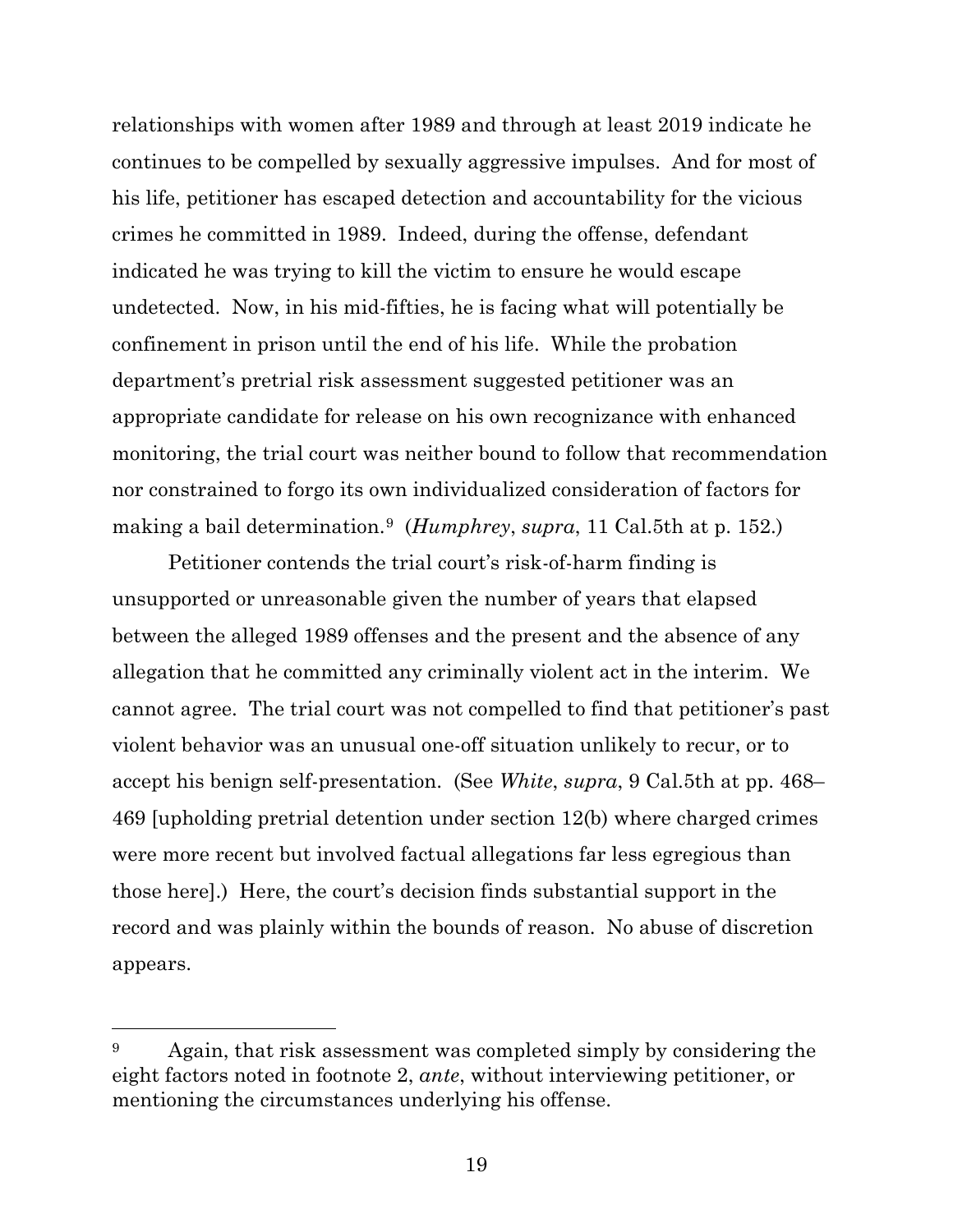Relying on reports reflecting pretrial release data in other jurisdictions, petitioner next appears to contend that as a statistical matter, it is unlikely he will reoffend if released. We are not persuaded. Setting aside the questionable relevance of such data to our review on appeal, giving weight to petitioner's statistical reports seems at odds with *Humphrey*'s holding that bail decisions require "an individualized consideration of the relevant factors" (11 Cal.5th at p. 152) and "careful consideration of the individual arrestee's circumstances." (*Id*. at p. 156.)

Petitioner further argues that the trial court detained him based solely on the charges in the complaint and that the court created an additional nonconstitutionally based "category of offenses ineligible for pretrial release . . . by judicial fiat." We cannot agree. The record plainly demonstrates the court based its decision on the proffered evidence, as well as the charges enumerated in the complaint.

## *3. Application of the Humphrey Requirements*

As discussed, *Humphrey* determined that principles of due process require the trial court to find, by clear and convincing evidence, that no less restrictive condition than detention can reasonably protect the interests in public or victim safety, and the arrestee's appearance in court. (*Humphrey*, *supra*, 11 Cal.5th at p. 154.) Petitioner argues the court "failed to address this prong of *Humphrey's* analysis entirely."

Although the record does not reflect an express trial court finding on this point, respondent cites portions of the record where the court acknowledged that petitioner lacked financial resources to make bail and where the parties discussed nonmonetary alternatives. Accordingly, respondent contends the court did, in fact, consider less restrictive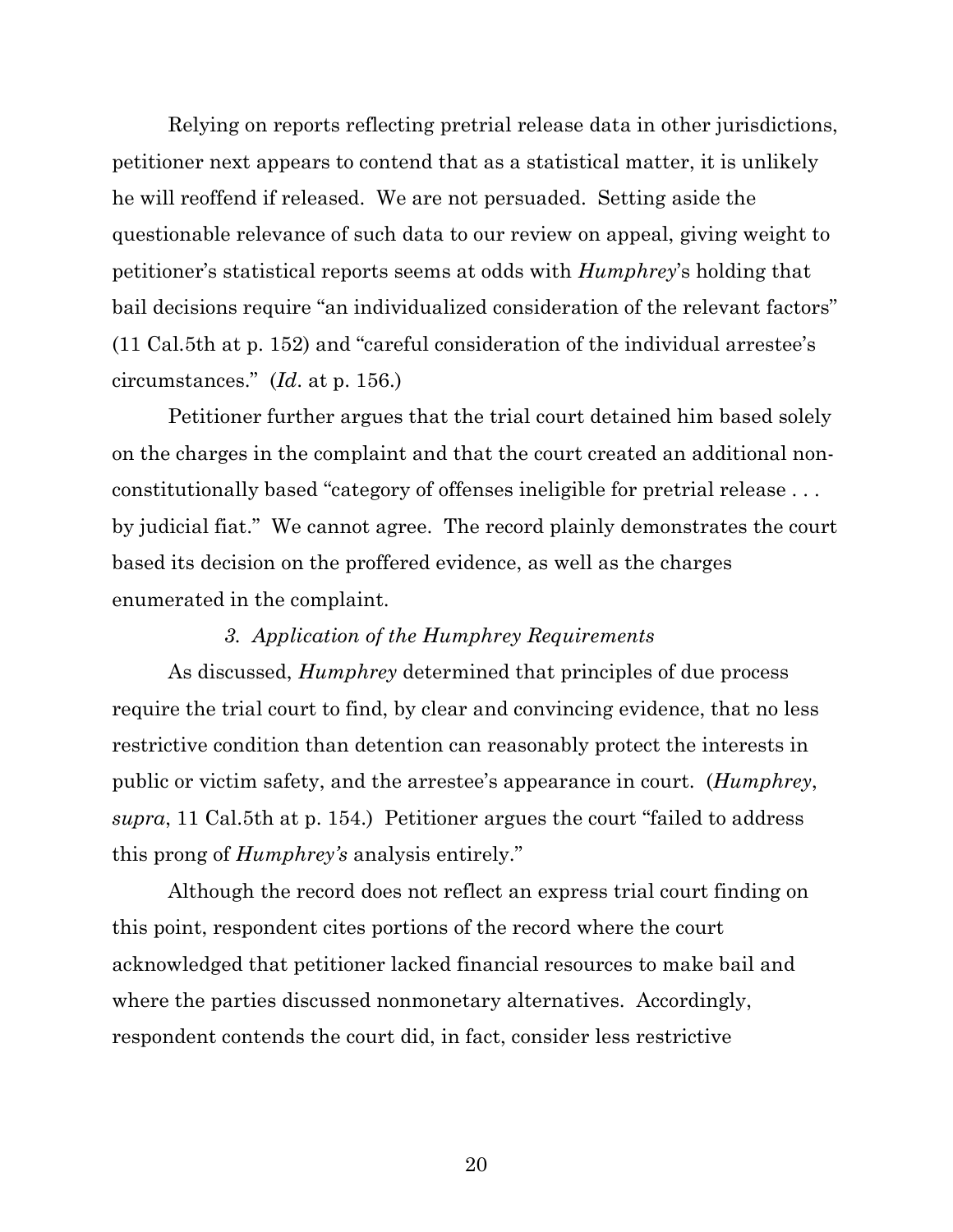nonmonetary alternatives to detention and implicitly made the required finding.

We are in limited agreement with respondent that, as a jurisprudential matter, such a finding could be implicit and inferred from the record. Ordinarily, trial court judgments and orders are presumed correct. (*Jameson v. Desta* (2018) 5 Cal.5th 594, 608–609; *Denham v. Superior Court* (1970) 2 Cal.3d 557, 564.) Ambiguities in the record are resolved in favor of affirmance (*Winograd v. American Broadcasting Co.* (1998) 68 Cal.App.4th 624, 631), and an appellate court ordinarily presumes "the [trial] court knows and applies the correct statutory and case law." (*People v. Coddington* (2000) 23 Cal.4th 529, 644, overruled on other grounds by *Price v. Superior Court* (2001) 25 Cal.4th 1046, 1069, fn. 13.) Where, as here, nonfinancial conditions of release were discussed directly before the court's denial of the bail motion, one would have to assume the worst to conclude the court ignored both the issue and the law in making its decision.

Nonetheless, even though the general presumptions in favor of a judgment or order might otherwise support a finding made sub silentio, *Humphrey* specifically requires, as a matter of procedural due process, that a court entering a pretrial detention order set forth "the reasons for its decision on the record and to include them in the court's minutes." (*Humphrey*, *supra*, 11 Cal.5th at p. 155.) Thus, the reasons supporting a denial of bail cannot be implied.

In this regard, *Humphrey* explains that the requirement of explicit articulation will "facilitate review of the detention order, guard against careless or rote decisionmaking, and promote public confidence in the judicial process." (*Humphrey*, *supra*, 11 Cal.5th at pp. 155–156.) And generally, an adequate statement of reasons is one that furthers these purposes and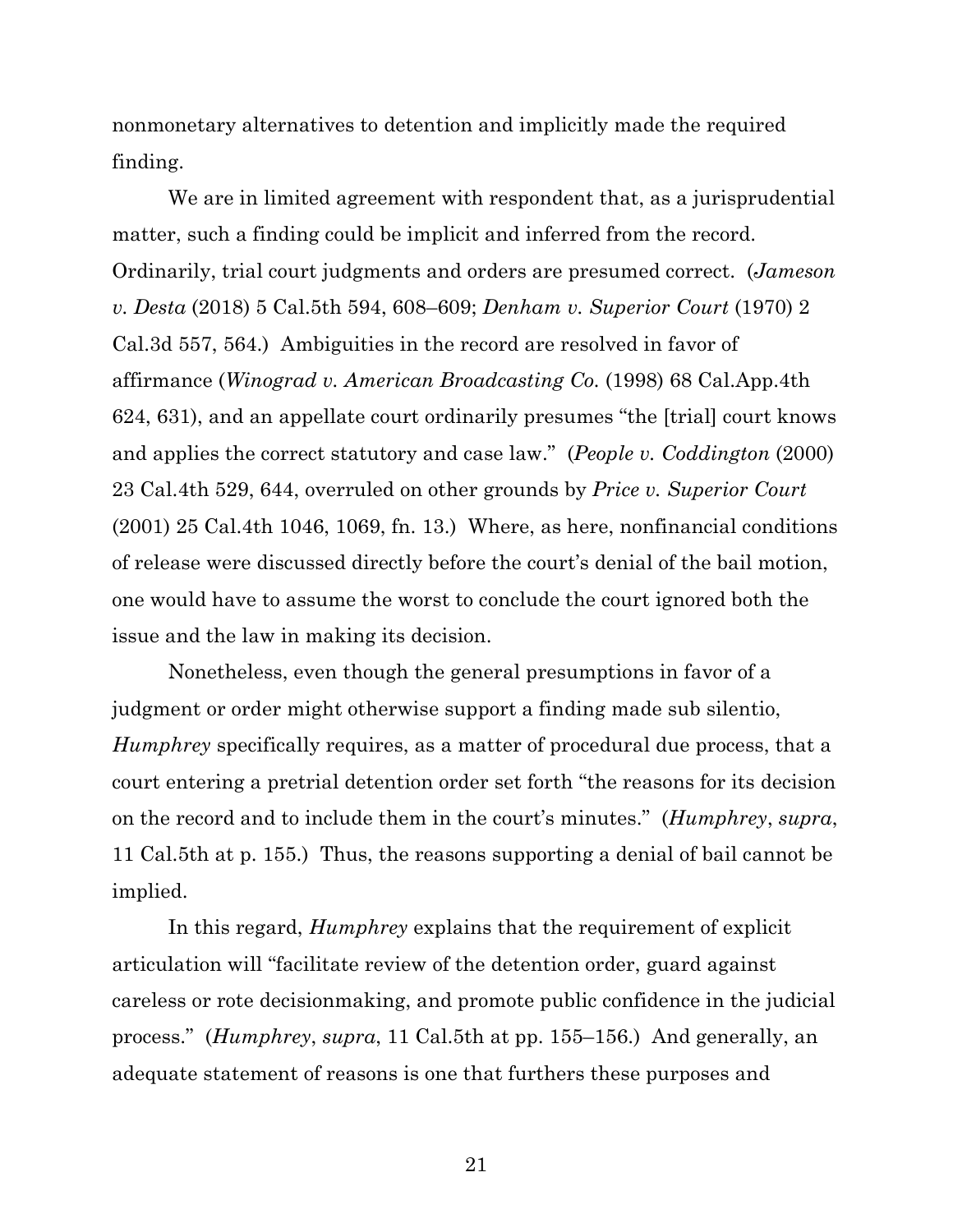"apprise[s] [the reviewing court] of the analytical process by which the trial court arrived at its conclusions." (*In re Pipinos* (1982) 33 Cal.3d 189, 198, 202 (*Pipinos*); see *Kent v. United States* (1966) 383 U.S. 541, 561 (*Kent*) ["Meaningful review requires that the reviewing court should review. It should not be remitted to assumptions."].) Thus, trial courts choosing to deny bail must separately state and identify their reasons for finding that less restrictive alternatives to detention could not reasonably protect the interests in public or victim safety or ensuring the defendant's appearance.

Here, the trial court found, by clear and convincing evidence, a substantial likelihood that petitioner's release would result in great bodily harm to others, and it identified its reasons supporting that finding. But the court did not actually address any less restrictive alternatives to pretrial detention and did not articulate its analytical process as to why such alternatives could not reasonably protect the government's interests. And while overlapping reasons may exist for making the applicable findings under section 12(b) and *Humphrey*, the court's failure to articulate its evaluative process requires that we speculate as to why the court believed that no nonfinancial conditions could reasonably protect the interests in public or victim safety. As such, the record here does not permit meaningful appellate review.[10](#page-21-0) (*In re Podesto* (1976) 15 Cal.3d 921, 937 ["meaningful judicial

<span id="page-21-0"></span><sup>&</sup>lt;sup>10</sup> We do not suggest that a trial court's statement must be formal or that there are "magic words" that a court must recite. (*Kent*, *supra*, 383 U.S. at p. 561 [statement of reasons need not be formal nor necessarily include "conventional findings of fact"]; *In re Podesto*, *supra*, 15 Cal.3d at p. 938 [statement of reasons in support of an order denying a motion for bail on appeal "need not include conventional findings of fact"].) But the statement should "clearly articulate the court's evaluative process" and "set forth the basis for the order with sufficient specificity to permit meaningful review." (*Pipinos*, *supra*, 33 Cal.3d at p. 205; *Kent*, *supra*, at p. 561.)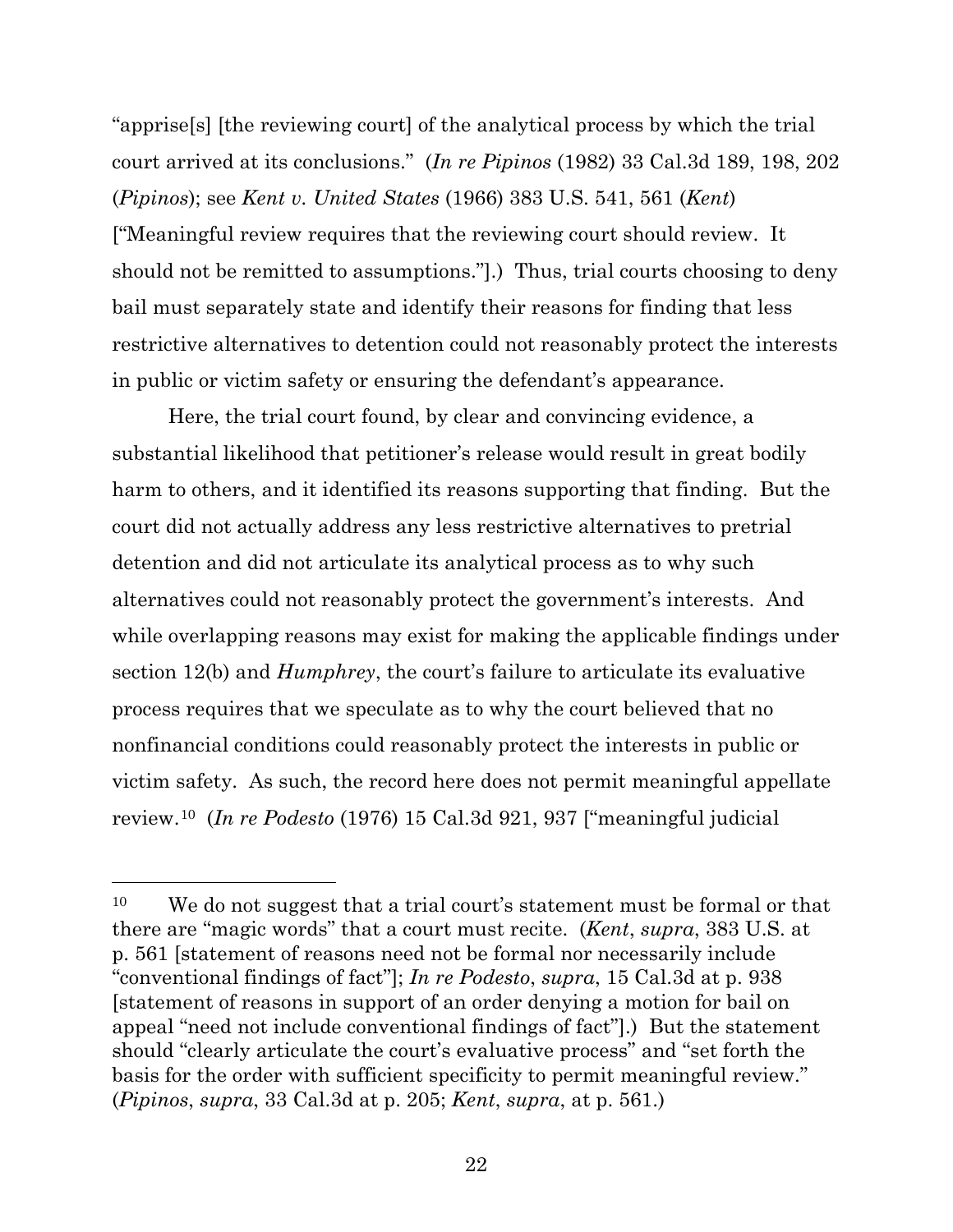review is often impossible unless the reviewing court is apprised of the reasons behind a given decision"].)

We now address the consequence of this shortcoming. In *Pipinos*, *supra*, 33 Cal.3d 189, the trial court's failure to adequately articulate its reasons for denying bail on appeal ultimately resulted in reversal because the trial court's conclusory comments were insufficient to enable meaningful review of the defendant's abuse of discretion contention. (*Id.* at pp. 203–205.) Yet, there are other cases indicating the failure to provide an adequate statement of reasons does not necessarily require reversal but is subject to a harmless error analysis. (*C.S. v. Superior Court* (2018) 29 Cal.App.5th 1009, 1036; see *People v. Scott* (1994) 9 Cal.4th 331, 355 (*Scott*).) Error of this type may be harmless in cases where there is " 'overwhelming evidence' " supporting the court's decision. (*C.S.*, at p. 1036.) This may be so even if the failure to make a statement of reasons amounts to an error of constitutional dimensions. (E.g., *People v. Chi Ko Wong* (1976) 18 Cal.3d 698, 722–723 [applying harmless error analysis to affirm order denying juvenile court retention that was supported by overwhelming evidence]; see generally Cal. Const., art. VI, § 13; Pen. Code, § 1404.)

Given the record before us, we need not resolve this apparent tension in the case law. Here, the parties discussed nonfinancial conditions, but the discussion was not extensive. In short, defense counsel argued that any concern about flight could be addressed if the court were to order GPS tracking or other conditions for release as set out in the pretrial release report. The prosecutor responded that no less restrictive conditions could protect the community, and that electronic home monitoring would not protect women whom petitioner might meet online or out and about. Defense counsel then countered that any concern about petitioner dating or being on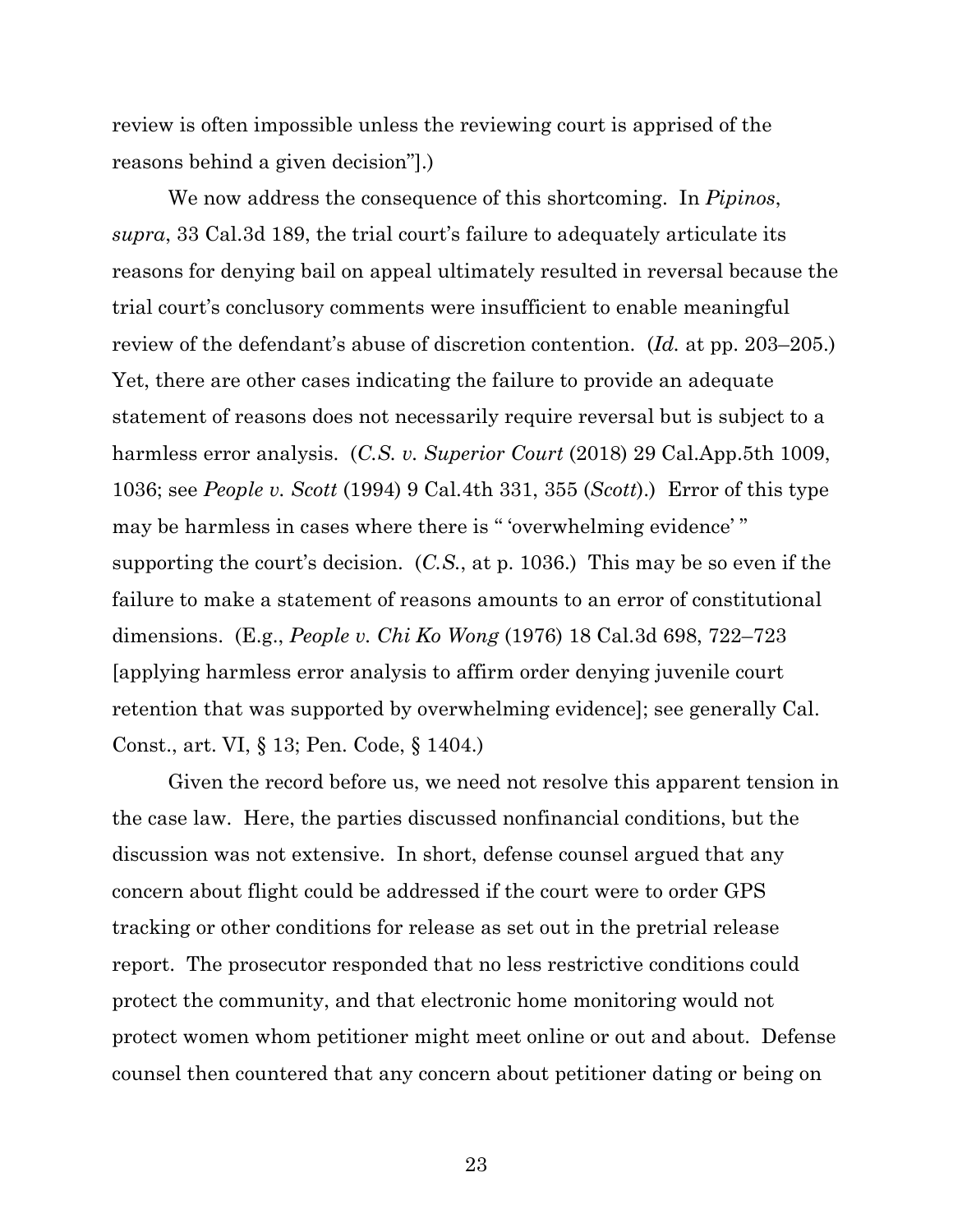dating websites could be addressed if the court were to limit or monitor his internet usage; order GPS monitoring; issue no contact orders as to the victim; or impose other conditions suggested by pretrial services. The parties made similar arguments in their motion and opposition papers, but beyond this, the record reflects no other discussion and no evaluation by the court about nonmonetary or other conditions.

In sum, the record does not permit meaningful appellate review, and we cannot say there was overwhelming evidence supporting a conclusion that less restrictive alternatives to detention could not reasonably protect the interests in public or victim safety. (See *C.S.*, *supra*, 29 Cal.App.5th at p. 1036.) As such, we will remand this matter to the trial court for further findings. We express no opinion as to the result the court should reach on remand.

## *(a) Forfeiture*

Before concluding, we address two further issues—the first being whether claimed error concerning the inadequacy of a statement of reasons can be forfeited. We examine this issue because the record does not show that petitioner objected to the adequacy of the trial court's statement of reasons at the bail hearing.

The Attorney General, as amicus curiae, takes the position that error concerning the omission or inadequacy of a statement of reasons regarding less restrictive alternatives to detention is "exhausted" because petitioner argued below that such alternatives could protect the government's interests, and failure to lodge a timely objection does not result in forfeiture.

We tend to agree that a petitioner who urges the availability of less restrictive alternatives to detention exhausts his or her superior court remedies as to that issue, and generally will be entitled to review of that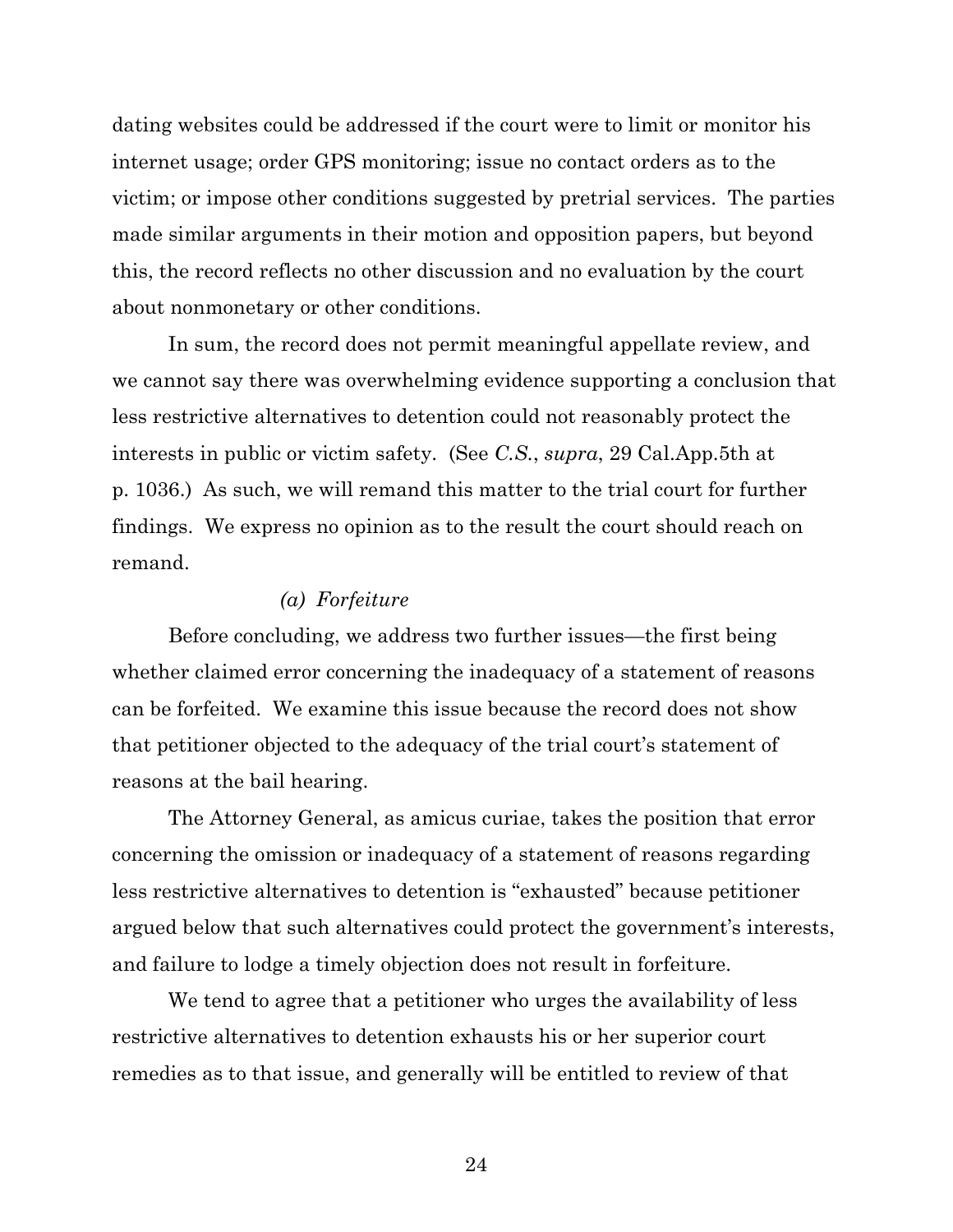issue. And implicitly, such a petitioner also requests that the court provide an adequate statement of reasons to allow for meaningful judicial review. (*In re Podesto*, *supra*, 15 Cal.3d at p. 937.)

But we do not foreclose the possibility of a situation where a claim concerning inadequacy of a statement of reasons can be forfeited. " ' "No procedural principle is more familiar to this Court than that a constitutional right," or a right of any other sort, "may be forfeited in criminal as well as civil cases by the failure to make timely assertion of the right before a tribunal having jurisdiction to determine it." ' " (*People v. Saunders* (1993) 5 Cal.4th 580, 590.) In *Scott*, *supra*, 9 Cal.4th 331, for example, the court explained that the doctrine of waiver (or forfeiture, as it is now commonly referred to) applied "to claims involving the trial court's failure to properly make or articulate its discretionary sentencing choices." (*Scott*, at p. 353.) This was "fair and reasonable given the nature of the sentencing decisions at issue and the procedural backdrop against which they are made," such as that "[t]he parties have ample opportunity to influence the court's sentencing choices" insofar as "[b]oth sides often know before the hearing what sentence is likely to be imposed and the reasons therefor. Such information is contained in the probation report, which is required in every felony case and generally provided to the court and parties before sentencing." (*Id.* at pp. 348–351.)

If the doctrine of forfeiture can apply to a court's failure to properly articulate its discretionary sentencing decisions, a fortiori it can apply to decisions to deny bail. Of course, depending on the timing of the bail hearing, a defendant may not have any idea what to expect in terms of the court's decision and what might support it. Thus, in many cases, it may not be "fair or reasonable" to apply the doctrine of forfeiture.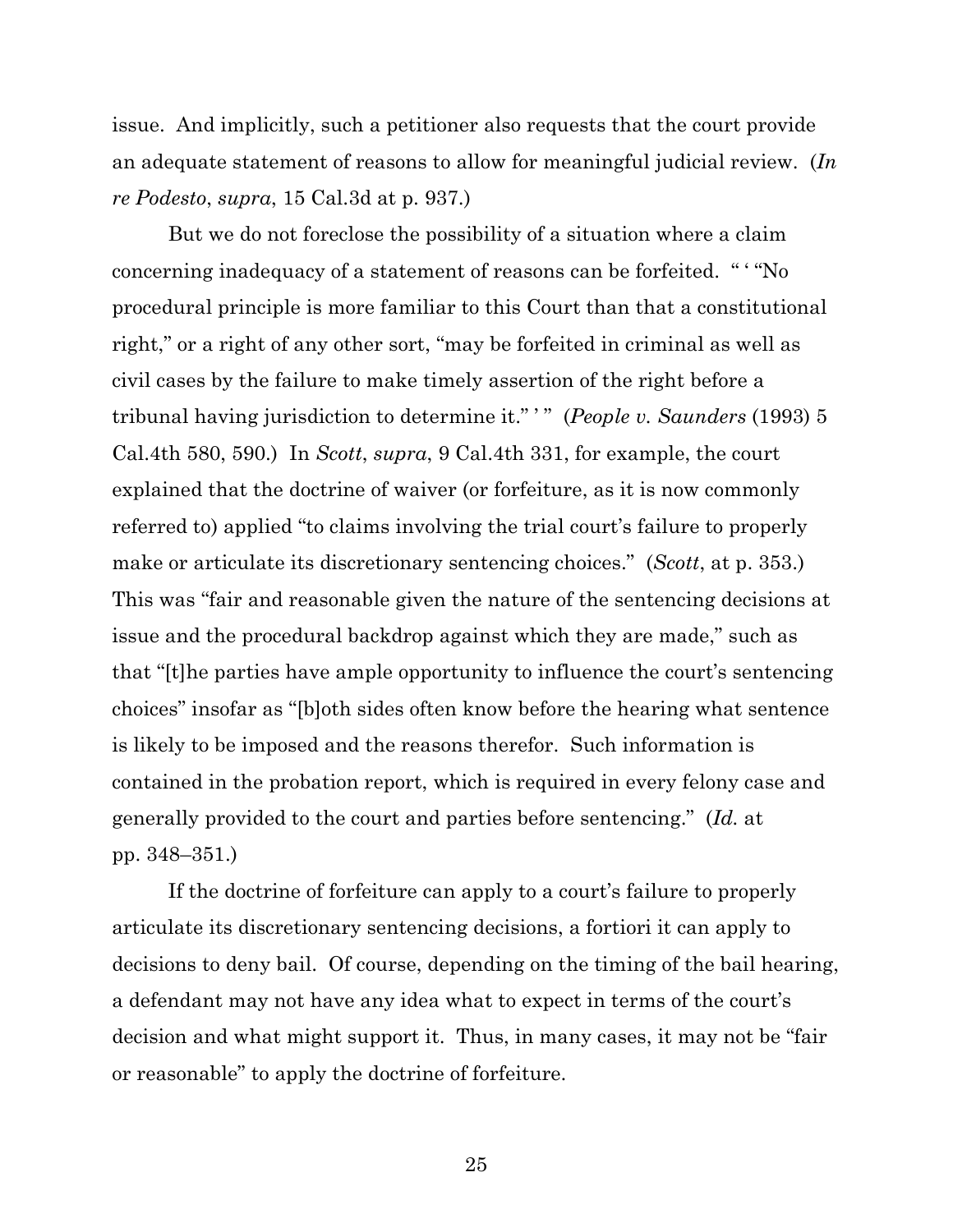In this case, the bail hearing took place before the preliminary examination, and nothing in the record indicates the parties were "clearly apprised" of what the bail decision would be and the reasons for it in advance of the hearing. Indeed, the pretrial services court report recommended release on various conditions, and even the prosecutor asked for no-bail *as an alternative* to the imposition of a \$5 million bail condition. Under these circumstances, we decline to deem petitioner's claim about the inadequacy of the statement of reasons forfeited.

## *(b) Reasons in the Minutes*

The second subsidiary issue we address is petitioner's argument that the trial court failed to comply with *Humphrey's* mandate that courts include the reasons for denying bail in the minutes. As stated, *Humphrey* requires, as a matter of procedural due process, that courts entering an order resulting in pretrial detention "set forth the reasons for its decision on the record and . . . *include them in the court's minutes*." (*Humphrey*, *supra*, 11 Cal.5th at p. 155, italics added.)

Nothing in the record indicates this issue was ever brought to the trial court's attention, though as the Attorney General notes in his amicus brief, *People v. Bonnetta* (2009) 46 Cal.4th 143 suggests the failure to object should not result in forfeiture in this context because a minute order is entered only after the hearing and errors in the minutes are not ones the parties can easily detect or ensure are avoided. (*Bonnetta*, at p. 152 [addressing failure to comply with statutory requirement for inclusion of a statement of reasons in court minutes in context of discretionary dismissals under section 1385].) In any case, we need not decide applicability of the forfeiture doctrine here or whether the issue should be considered "exhausted" because a remand is necessary to allow the trial court to state the reasons why nonfinancial or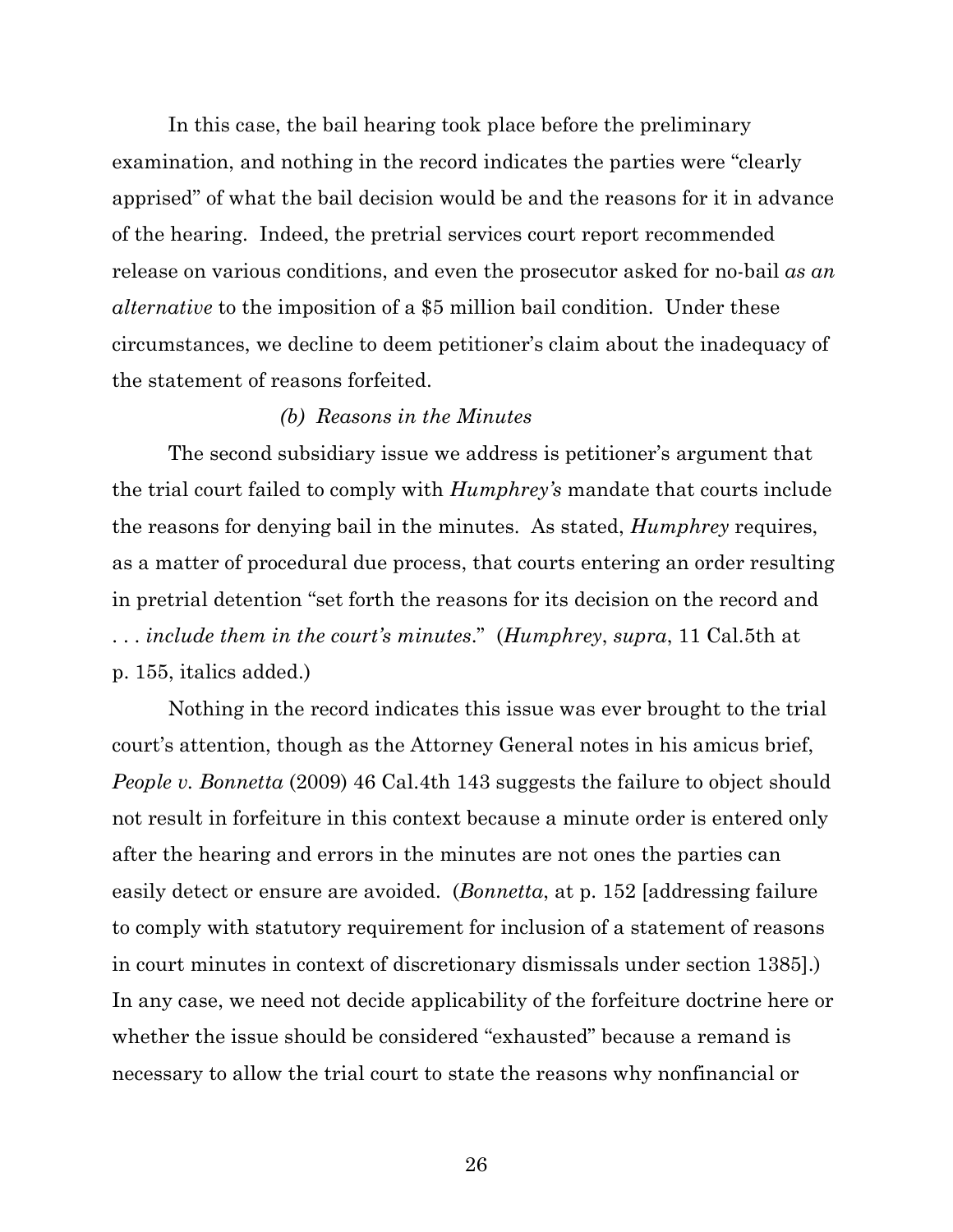other less restrictive alternatives to detention could not reasonably protect the interests in public or victim safety. We will simply direct trial court correction of this error as well.

## *4. Attorney Fees and Costs*

Finally, we decline petitioner's request for attorney fees and costs pursuant to Code of Civil Procedure section 1021.5. (*In re Head* (1986) 42 Cal.3d 223, 228 ["A decision which has as its primary effect the vindication of the litigant's personal rights is not one which brings into play the attorney fees provisions of section 1021.5."].)

#### **DISPOSITION**

The order denying bail is conditionally vacated. We remand the matter for further findings as to whether clear and convincing evidence would support a conclusion that no less restrictive alternatives to detention could reasonably protect the government's interests in pretrial detention. (*Humphrey*, *supra*, 11 Cal.5th at pp. 154–155.) The trial court shall provide an adequate statement of reasons and a corrected minute order, in accordance with the views expressed herein. For the sake of efficiency, the court may, but need not, vacate its prior order denying bail and hold a new bail hearing in order to take new evidence or any other action it deems necessary.

We decline petitioner's other requests for relief, including his request for release on his own recognizance with appropriate conditions or with an affordable amount of bail, and his request for attorney fees.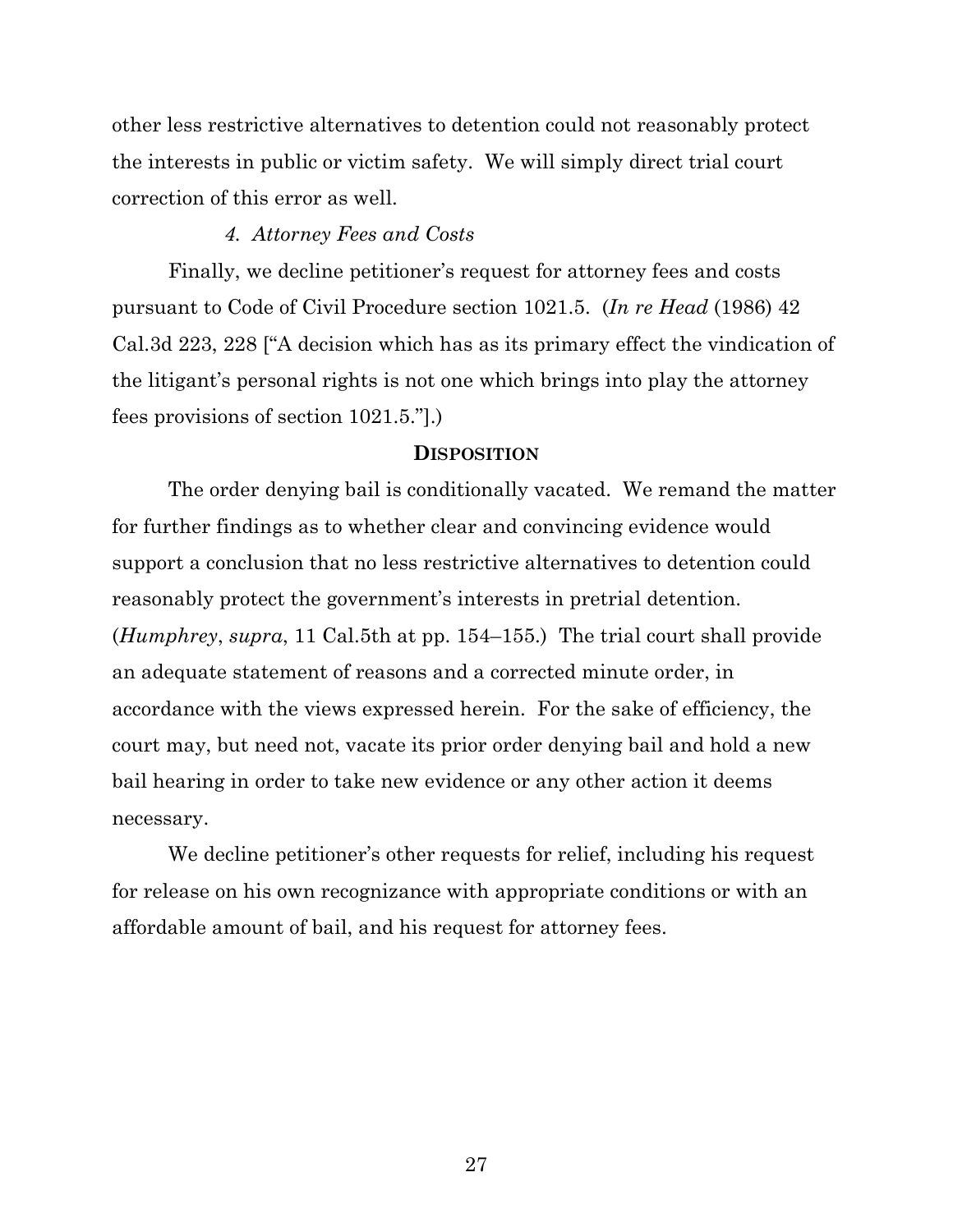Fujisaki, J.

\_\_\_\_\_\_\_\_\_\_\_\_\_\_\_\_\_\_\_\_\_\_\_\_\_

WE CONCUR:

Tucher, P. J.

\_\_\_\_\_\_\_\_\_\_\_\_\_\_\_\_\_\_\_\_\_\_\_\_\_

\_\_\_\_\_\_\_\_\_\_\_\_\_\_\_\_\_\_\_\_\_\_\_\_\_

Rodriguez, J.

A162891/*In re John Harris Jr.*